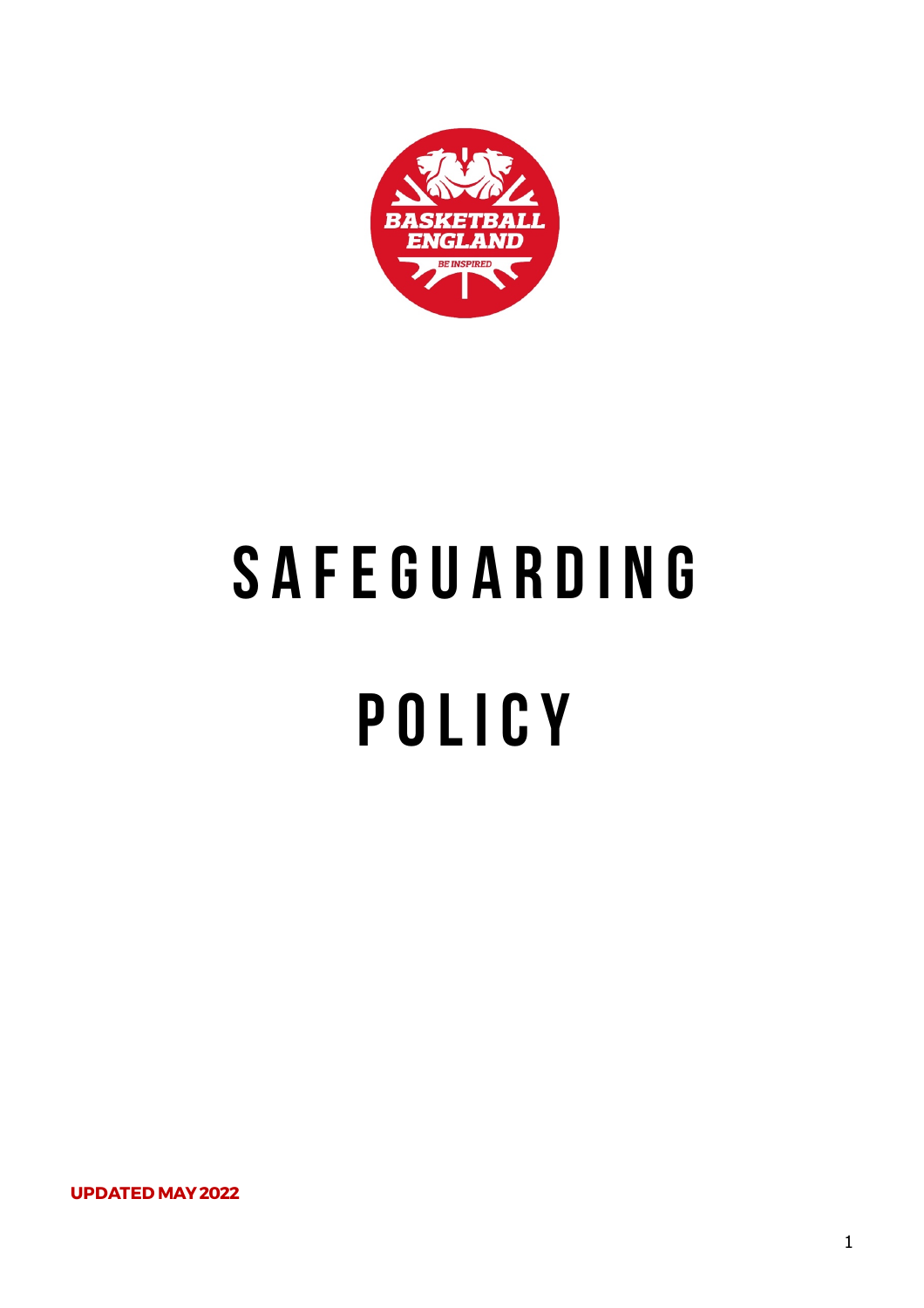# **C o n t e n t s**

# **POLICY**

- 1. Introduction
- 2. Policy Statement
- 3. Promoting Good Practice
	- Data Protection
	- Supervision and Staff Ratios
	- Changing Rooms
	- Late Collection
	- Missing Participants
	- Photography, Video and Live Streaming
	- Positions of Trust
	- Managing Challenging Behaviours
	- Appropriately Qualified and Vetted
- 4. Recognition of Poor Practice and Possible Abuse
- 5. Reporting Procedures
- 6. Roles, Responsibilities, Definitions and Guidance
- 7. Essential Contacts

The following links are available as separate documents:

# **GUIDANCE AND GOOD PRACTICE**

- 1. Role of the Club Welfare Officer [www.basketballengland.co.uk/media/14566/club-welfare-officer-july-2021.pdf](http://www.basketballengland.co.uk/media/14566/club-welfare-officer-july-2021.pdf)
- 2. Recruitment of Staff and Volunteers [www.basketballengland.co.uk/media/14552/be-safer-recruitment-guidance.pdf](http://www.basketballengland.co.uk/media/14552/be-safer-recruitment-guidance.pdf)
- 3. DBS Disclosures and ISA Registration [www.basketballengland.co.uk/safeguarding/dbs-checks/](http://www.basketballengland.co.uk/safeguarding/dbs-checks/)
- 4. Guidelines for the Use of Photography [www.basketballengland.co.uk/media/14565/photography-video-guidance-june-2019.pdf](http://www.basketballengland.co.uk/media/14565/photography-video-guidance-june-2019.pdf)
- 5. Parent-Coach Relationship [www.basketballengland.co.uk/media/14560/coach-and-parent-conflict-10921.pdf](http://www.basketballengland.co.uk/media/14560/coach-and-parent-conflict-10921.pdf)
- 6. Transport [Guidelines on transporting a child in your car | CPSU \(thecpsu.org.uk\)](https://thecpsu.org.uk/resource-library/best-practice/guidelines-on-transporting-a-child-or-young-person-in-your-car/)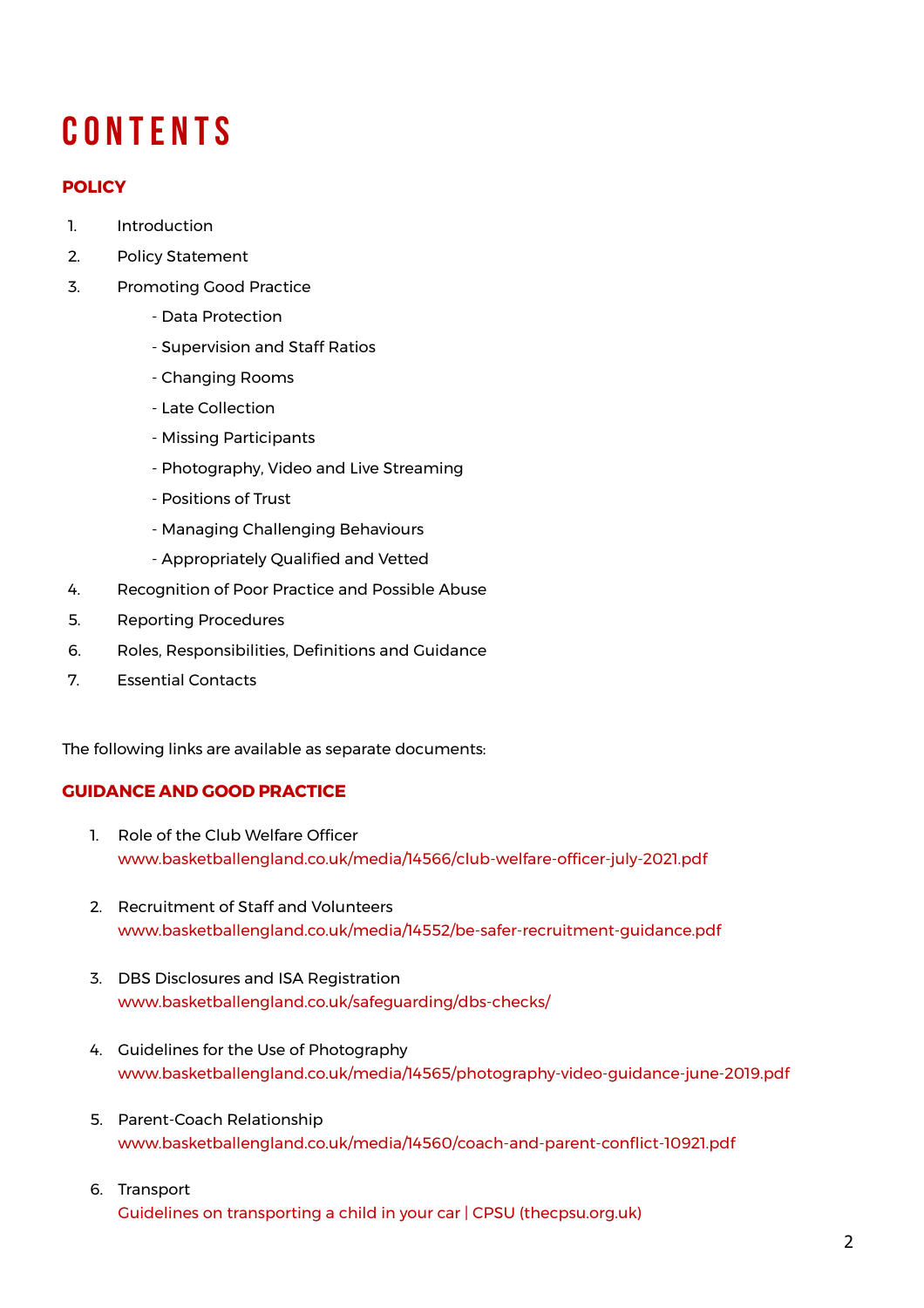- 7. Overnight Trips Travel Checklists [www.basketballengland.co.uk/media/14564/overnight-trips-toolkit-july-2021.pdf](http://www.basketballengland.co.uk/media/14564/overnight-trips-toolkit-july-2021.pdf)
- 8. Managing Challenging Behaviour [www.basketballengland.co.uk/media/14563/managing-challenging-behaviour](http://www.basketballengland.co.uk/media/14563/managing-challenging-behaviour-guidelines.pdf)guidelines.pdf
- 9. Anti-Bullying [www.basketballengland.co.uk/media/14916/anti-bullying-charter-november-2021-new](https://www.basketballengland.co.uk/media/14916/anti-bullying-charter-november-2021-new-branding.pdf)branding.pdf
- 10. [Appropriate](https://www.basketballengland.co.uk/media/4698/eletronic-communications-guidance-cpsu.pdf) Communications Guidance for Clubs [www.basketballengland.co.uk/media/14557/appropriate-communication-july-2018.pdf](http://www.basketballengland.co.uk/media/14557/appropriate-communication-july-2018.pdf)
- 11. Good Practice When Working with Schools [www.basketballengland.co.uk/media/14561/good-practice-for-linking-with-schools.pdf](http://www.basketballengland.co.uk/media/14561/good-practice-for-linking-with-schools.pdf)
- 12. Physical Contact [Physical contact and young people in sport | CPSU \(thecpsu.org.uk\)](https://thecpsu.org.uk/resource-library/best-practice/physical-contact-and-young-people-in-sport/)
- 13. Case Management (Process identified below) [www.basketballengland.co.uk/media/17695/case-management-policy-may-2022.pdf](https://www.basketballengland.co.uk/media/17695/case-management-policy-may-2022.pdf)
- 14. Whistle Blowing [www.basketballengland.co.uk/media/14503/whistle-blowing-policy-sept-2020.pdf](http://www.basketballengland.co.uk/media/14503/whistle-blowing-policy-sept-2020.pdf)
- 15. Code of Ethics and Conduct [www.basketballengland.co.uk/media/12671/code-of-ethics.pdf](http://www.basketballengland.co.uk/media/12671/code-of-ethics.pdf)

# **RESOURCES**

All available here: [www.basketballengland.co.uk/safeguarding/guidance-templates/](https://www.basketballengland.co.uk/safeguarding/guidance-templates/)

- 1. [Incident Referral Form Template](http://www.basketballengland.co.uk/media/14553/incident-referral-form.docx)
- 2. [Accident Form Template](http://www.basketballengland.co.uk/media/14549/accident-form.docx)
- 3. [Anti-bulling Policy Template](https://www.basketballengland.co.uk/media/14550/anti-bullying-template-policy.docx)
- 4. [Club Welcome pack and registration forms](https://www.basketballengland.co.uk/media/14559/club-welcome-pack-and-registration-forms.docx)
- 5. [Photography Consent Form Template](https://www.basketballengland.co.uk/media/14555/photography-consent-form.docx)
- 6. [Application Form Template within Safe Recruitment Guidance](https://www.basketballengland.co.uk/media/14552/be-safer-recruitment-guidance.pdf)
- 7. [Reference Form Template within Safe Recruitment Guidance](https://www.basketballengland.co.uk/media/14552/be-safer-recruitment-guidance.pdf)
- 8. [Self Disclosure Form Template within Safe Recruitment Guidance](https://www.basketballengland.co.uk/media/14552/be-safer-recruitment-guidance.pdf)
- 9. [Club Policy Templates such as Code of Ethics & Conduct](http://www.basketballengland.co.uk/media/12671/code-of-ethics.pdf)
- 10. [Involving Young People Guidance](https://www.basketballengland.co.uk/media/14554/involving-young-people-guidance-may-2021.docx)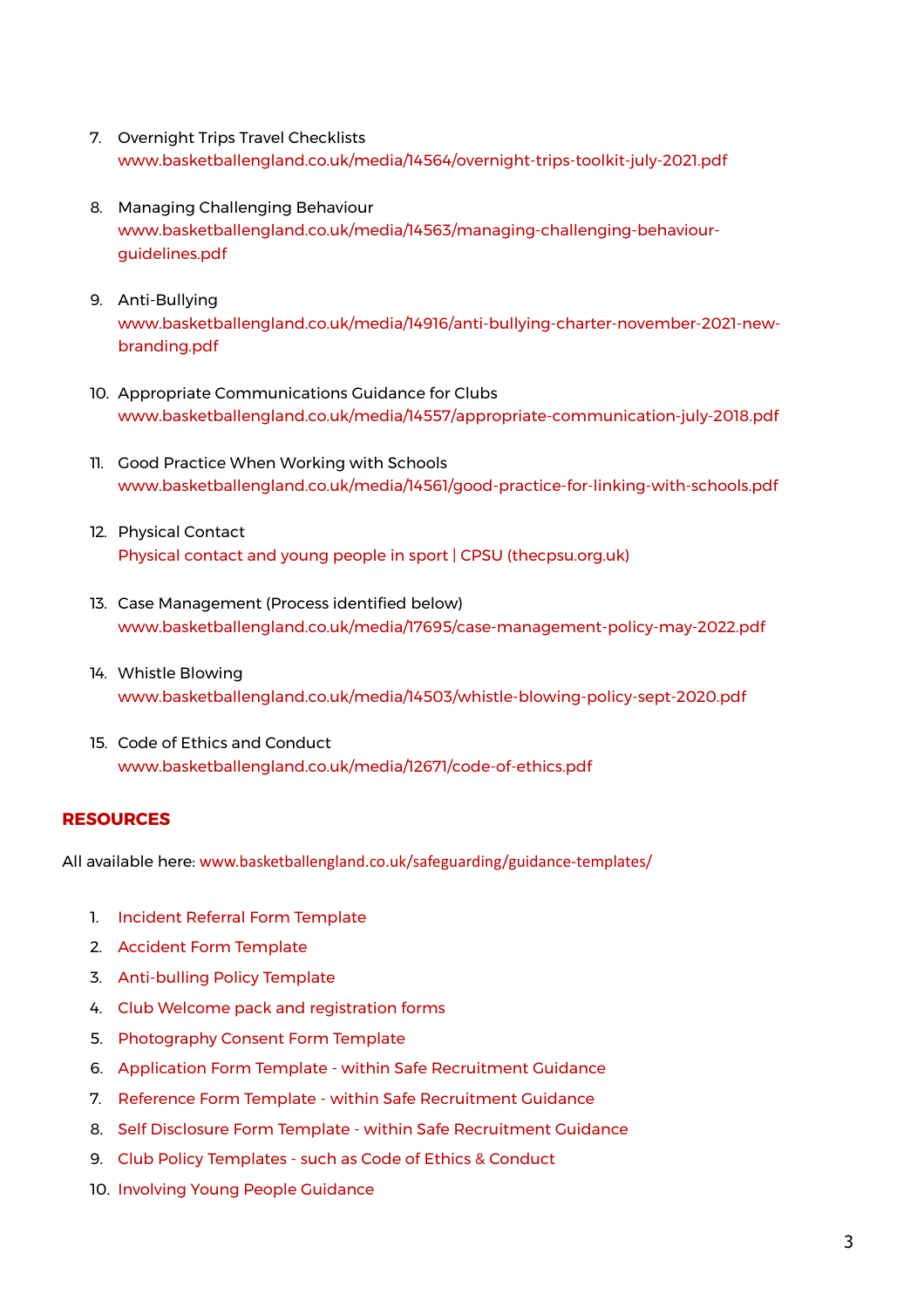# **I n t r o d u c t I o n**

"Sport can have a very powerful and positive influence on people – especially young people. Not only can it provide opportunities for enjoyment and achievement; it can also develop valuable qualities such as self- esteem, leadership and teamwork. These positive effects can only take place if sport is in the right hands - in the hands of those who place the welfare of all young people first and adopt practices that support, protect and empower them.

Basketball England is committed to working in partnership with all agencies to ensure that information and training opportunities are available to ensure best practice when working with children and young people. Adopting best practice will help to safeguard these participants from potential abuse and neglect as well as reducing the likelihood of allegations being made about coaches and other adults in positions of responsibility in basketball."

#### **Stewart Kellett, Chief Executive Officer**

All individuals involved in basketball under the jurisdiction of Basketball England at every level, including players, match officials, coaches, administrators, club officials and spectators agree to abide by all Basketball England policies and procedures. By participating or being involved in basketball, everyone is deemed to accept and agree to these policies which are available through the Basketball England website or on request.

This policy is mandatory for the game as a whole and provides guidelines to everyone in basketball, whether working in a professional or voluntary capacity. It is recognised that child abuse is a very emotive and difficult subject; however everyone in basketball has a duty of care towards young and vulnerable people and can help to protect them from abuse.

Basketball England's approach to child protection is based on the principles recognised within UK and International legislation and Government guidance. The following has been taken into consideration:

- The Safeguarding Vulnerable Groups Act 2006
- The Children Act 1989 and 2004
- The Protection of Children Act 1999
- Working Together to Safeguard Children 2018
- Every Child Matters 2004
- No Secrets Guidance on developing and implementing multi-agency policies and procedures to protect vulnerable adults from abuse 2000
- Care Act 2014
- The Human Rights Act 1998
- UN Convention for the Rights of a Child (1989)
- Data Protection Act 2018
- FIBA Internal Regulations Book 1, 124-127.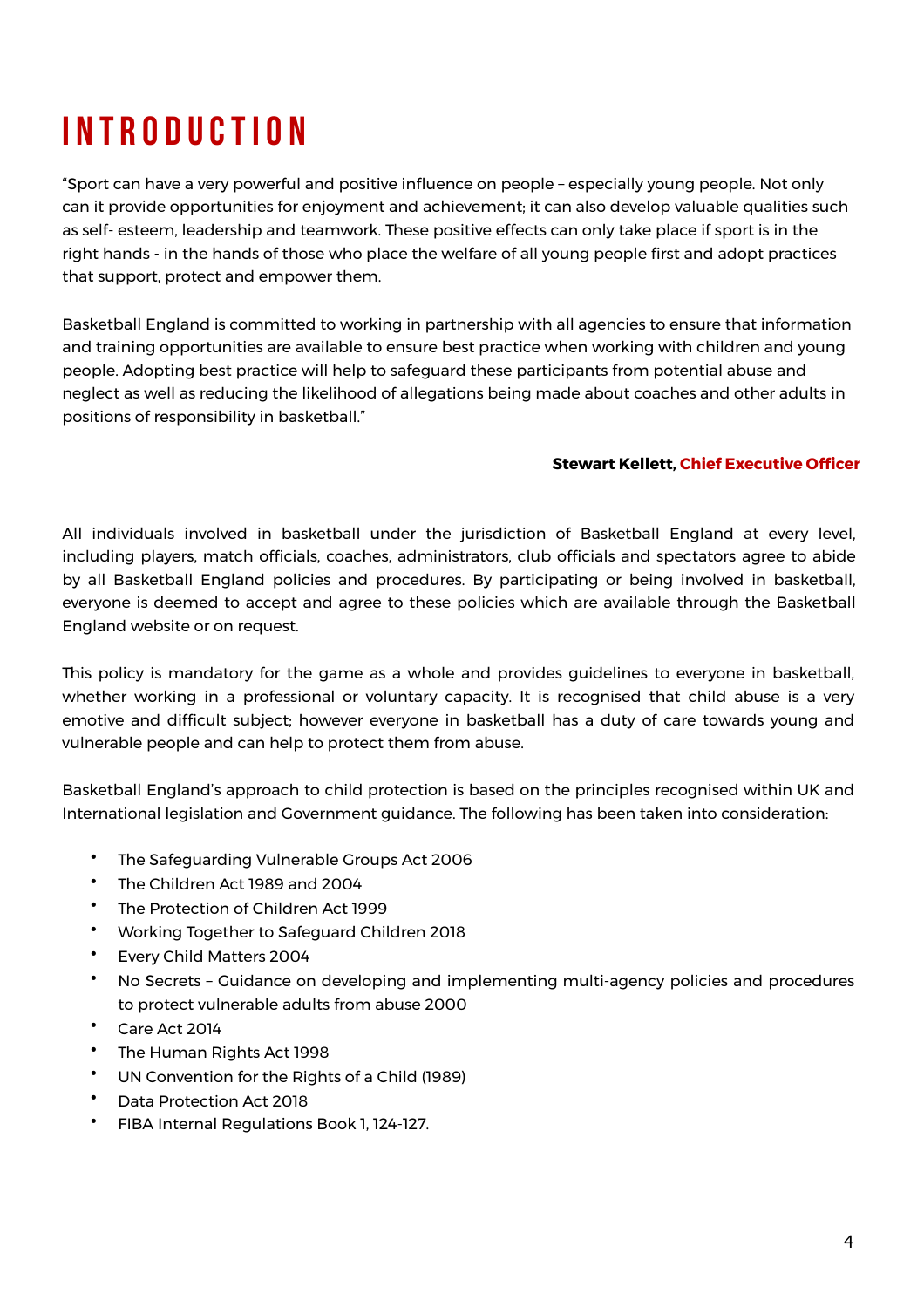### **ACKNOWLEDGEMENTS**

This document is based upon Basketball England's previous version of the 'Child Protection Policy & Procedures (Safeguarding Children, Young People & Vulnerable Adults) 2005 which drew from the Child Protection Policy and Implementation Procedures by Sportscoach UK. Basketball England would also like to thank the NSPCC Child Protection in Sport Unit.

### **ABBREVIATION/DEFINITIONS**

- **BE**  Basketball England
- **CMG**  Basketball England Case Management Group
- **CWO**  Club Welfare Officer
- **CPSU**  Child Protection in Sport Unit
- **DBS**  Disclosure and Barring Service
- **ISA**  Independent Safeguarding Authority
- **SGGM** Safeguarding and Compliance Manager
- **SP**  Safeguarding Partners
- **LADO**  Local Authority Designated Officer
- **NSPCC**  National Society for the Prevention of Cruelty to Children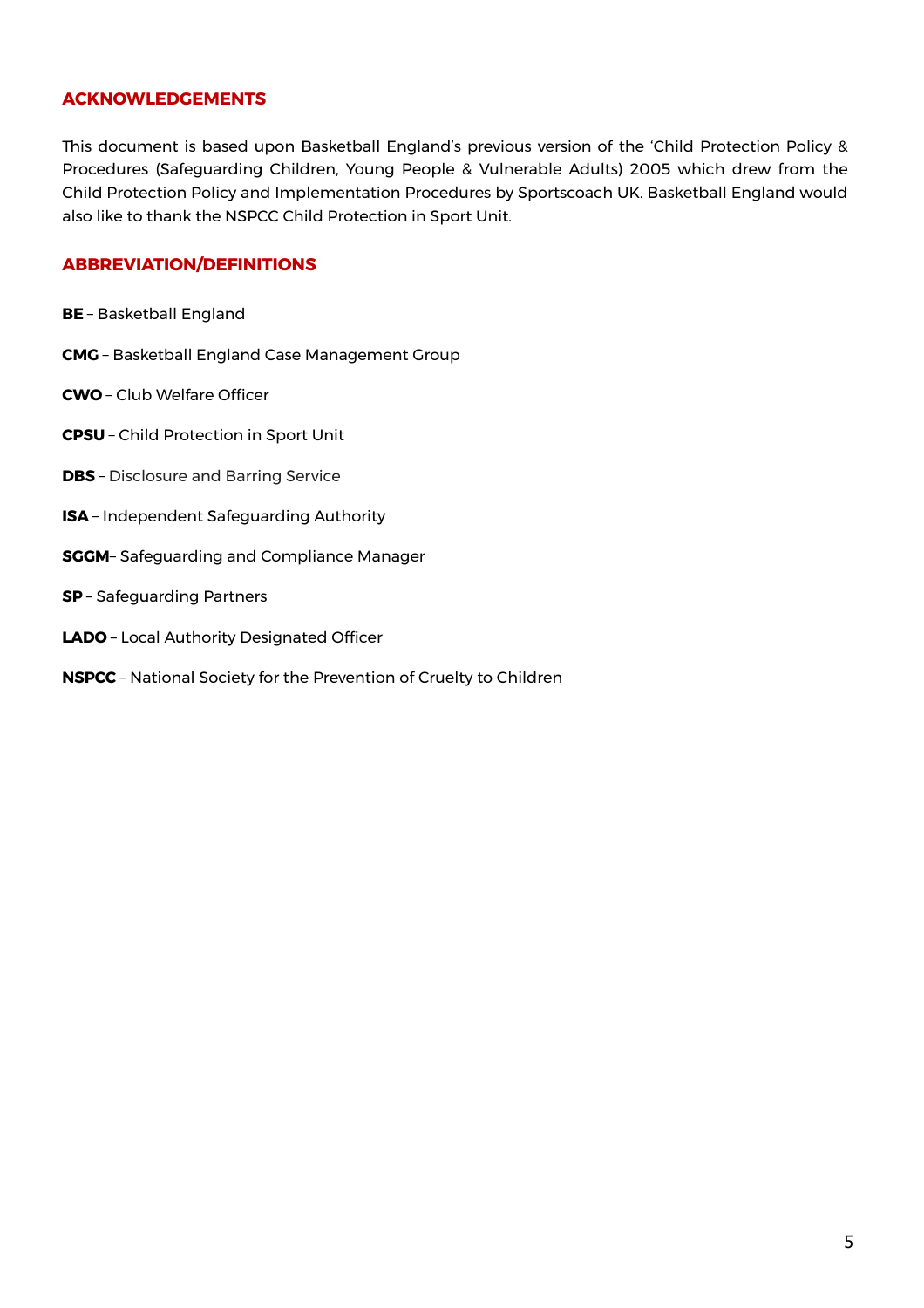# BASKETBALL ENGLAND POLICY STATEMENT

# **IN THE DOCUMENT THE TERM 'PARENT' WILL BE USED BUT ALSO REFERS TO PERSONS WITH PARENTAL RESPONSIBILITY. 'STAFF' REFERS TO ANYONE IN A PAID OR VOLUNTARY ROLE IN BASKETBALL.**

Every person involved in basketball has a legal and moral responsibility to protect young people from abuse and neglect. All individuals including players, match officials, coaches, administrators, club officials and spectators agree to abide by this policy as well as all other Basketball England policies. All such individuals, by participating or being involved in Basketball under the jurisdiction of Basketball England, are deemed to have assented to this and as such, recognise and accept their responsibility to be aware of the relevant principles and accountabilities.

# **RESPONSIBILITIES**

### **All Basketball England affiliates will:**

- Accept the moral and legal responsibility to implement procedures to provide a duty of care for young people, safeguard their wellbeing and protect them from abuse and neglect
- Respect and promote the rights, wishes and feelings of young people
- Recognise that some young people could face additional barriers to getting help because of additional vulnerabilities which could include their ethnicity, gender, age, religion, disability, sexual orientation, social background or culture
- Ensure they adopt best practice to safeguard and protect young people from abuse, and to reduce the likelihood of allegations being made against themselves
- Accept and abide by the Safeguarding Policy and Procedures and the Basketball England Code of Ethics and Conduct as well as all other policies and procedures
- Respond appropriately to any complaints about poor practice, neglect or allegations of abuse.

# **KEY PRINCIPLES**

#### **The guidance given in the procedures is based on the following principles:**

- Basketball England is committed to ensuring that all children who take part in Basketball England activities are able to have fun and participate in an environment that keeps them safe from harm
- The child's welfare is paramount
- The voice the child should be heard at all levels of the game
- All young people, regardless of any protected characteristic including their age, gender, ability, any disability they may have, culture, racial origin, religious belief and sexual identity have the right to protection from abuse
- A child is recognised as being under the age of 18 years (Children's Act 1989 definition)
- An adult has a moral and statutory duty for the care, custody and control of any person under the age of 18 under their supervision
- All incidents of poor practice or suspicions of poor practice and allegations of neglect or abuse will be taken seriously and responded to swiftly and appropriately
- All young people have a right to play the game of basketball in an enjoyable and safe environment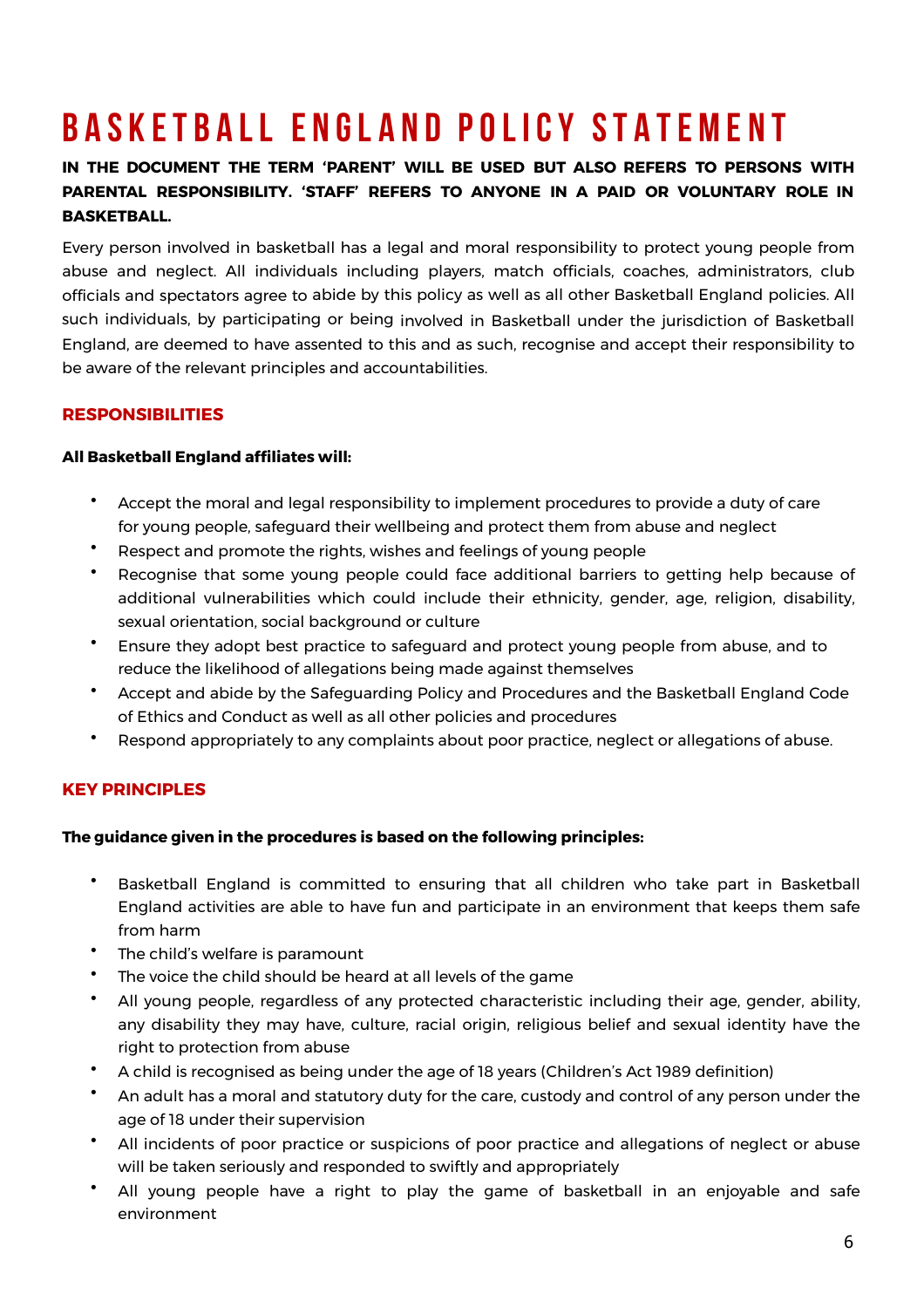- Young people have a right to expect appropriate support in accordance with their personal and social development with regard to their involvement in the game of basketball
- It is the responsibility of the child protection experts and agencies to determine whether or not abuse has taken place but it is everyone's responsibility to report any concerns
- In accordance with Working Together 2018, Basketball England and all associated organisations *must be proactive in sharing information as early as possible to help identify, assess and respond to risks or concerns about the safety and welfare of children.*
- Confidentiality will be maintained appropriately at all times and the child's safety and welfare must be the overriding consideration when making decisions on whether or not to share information about them
- All safeguarding concerns reported will be conducted fairly and in accordance with principles of natural justice. Investigations and outcomes will be fair and proportionate.
- Children or young people should be given the opportunity to attend and contribute to meetings where appropriate. Should they not attend or not wish to attend, their wishes, thoughts and feelings should still be shared where appropriate.

Working in partnership with children, their parents and other agencies is essential for safeguarding. Basketball England recognises the statutory responsibilities of the appropriate bodies such as Children's Social Care services, the Police, the Local Authority Designated Officers (LADO) and the Safeguarding Partners (SP) to ensure the welfare of children.

# **All those involved in the management of young participants in basketball have a duty to ensure they are:**

- Allowed access to the game in a way that is appropriate for their age and ability
- Coached and trained by appropriately qualified people
- Not required to play in so many games, or to attend training sessions, as to become a threat to their well-being
- Not subjected to verbal or racial abuse from any source, especially from the bench and spectator gallery, including references to height, weight etc.
- Not subjected to bullying, threats or undue pressure from any source
- Encouraged to achieve their full potential at all levels
- Instructed on how to behave, both on and off the court
- Afforded respect and value in a playing and training situation and any other basketball environment.

# **EQUALITY**

All young people have the same rights to be safeguarded from abuse, but it should be recognised that some children may face additional vulnerabilities and extra barriers to getting help. This could be because of their personal characteristics such as race, gender, age, religion, disability, sexual orientation, social background or culture. There should be awareness that these characteristics may mean that they are at greater risk of abuse because of factors such as prejudice, discrimination, reduced ability to resist or report abuse, communication barriers or myths based on stereotypes.

There are also factors that can make some talented athletes more vulnerable to harmful behaviours, either from themselves, their coaches or parents, or members of support staff.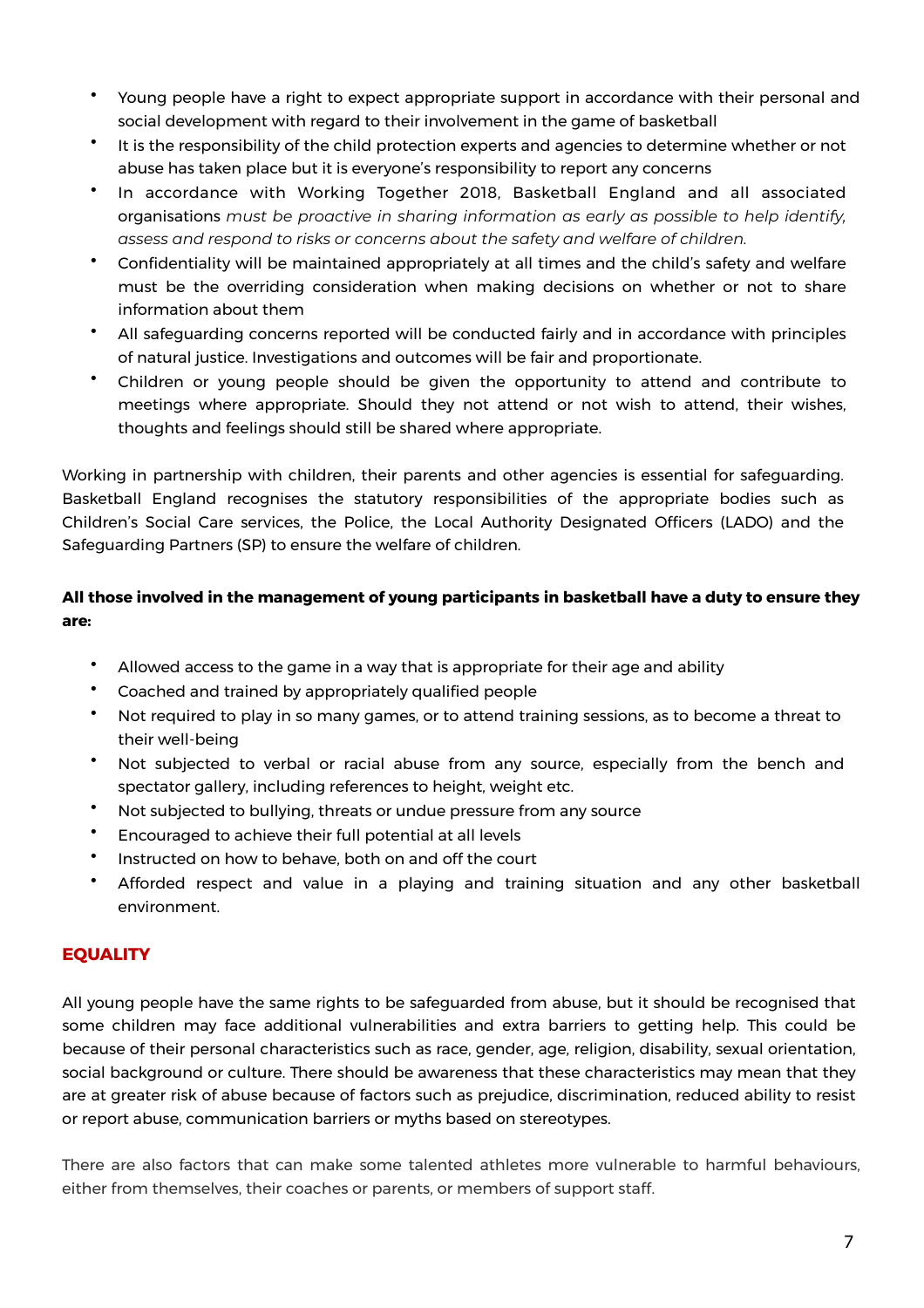These factors include:

- win at all costs approach
- intense coach-athlete relationships
- a self-image that is linked closely with performance excellence
- child athletes operating in an adult-focused environment
- being away from family and support networks
- fear of losing funding or a place on the programme if they speak out

Athletes at all levels of sport deserve to train and compete in a safe, healthy and stimulating environment. Basketball England affiliated organisations have a responsibility to create a safe, athlete focused environment for all.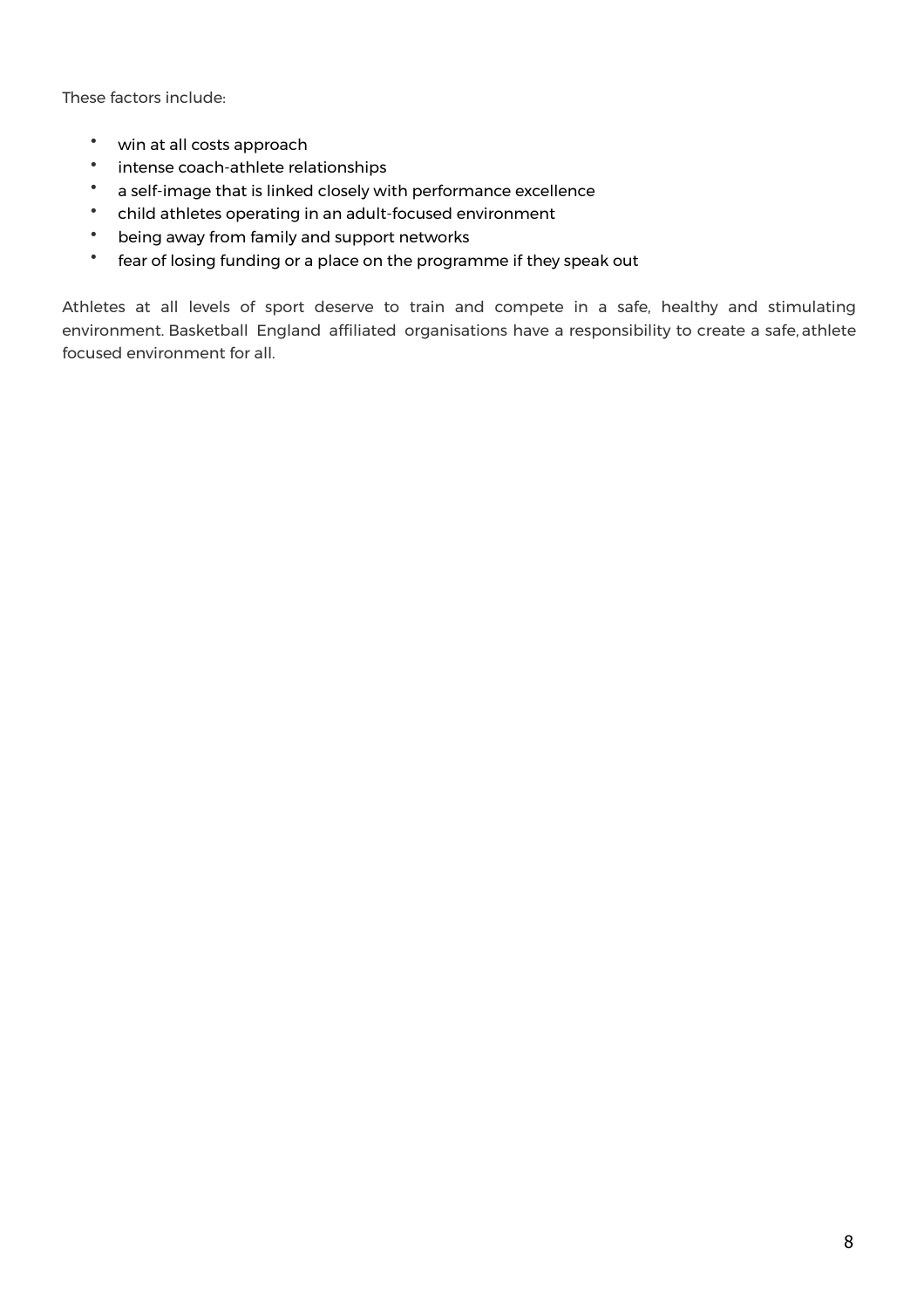# **P r o m o t I n g g o o d p r a c t I c e**

- Child abuse, particularly sexual abuse, can generate strong emotions in those having to deal with such an allegation. It is important to understand these feelings and not allow them to interfere with your judgement about what action to take. Neglect or abuse can occur within many situations including the home, school and the sporting environment. Some individuals will actively seek employment or voluntary work with young people in order to harm them.
- A teacher, coach or club volunteer may have regular contact with young people and be an important link in identifying cases where protection is needed. All suspected cases of poor practice, neglect or alleged abuse should be reported following the guidelines in this document. When a person enters a club having been subjected to neglect or abuse outside the sporting environment, sport can play a crucial role in improving the person's self-esteem. In such instances the club must work with the appropriate agencies to ensure the young person receives the required support.
- All personnel should be encouraged to demonstrate exemplary behaviour in order to protect young people and to protect themselves from allegations. The relevant sections of the Basketball England Code of Ethics and Conduct should be studied. In addition, the following are common sense examples of good practice and how to create a positive culture when working in basketball:
	- always putting the welfare of each young person first, before winning or achieving goals;
	- always working in an open environment (e.g. avoiding private or unobserved situations and encouraging an open environment with no secrets);
	- building balanced relationships based on mutual trust which empowers young people to share in the decision-making process;
	- making sport fun, enjoyable and promoting fair play;
	- giving enthusiastic and constructive feedback rather than negative criticism;
	- treating all young people equally and with respect and dignity;
	- maintaining a safe and appropriate distance both emotionally and physically (e.g. it is not appropriate for an adult to have an intimate relationship with a young person or vulnerable adult or to share a room with them);
	- keeping up to date with the technical skills, qualifications and insurance in sport;
	- ensuring that if mixed teams are taken away, they should always be accompanied by male and female staff and sited where possible in different accommodation or on different floors within the accommodation;
	- ensuring that at tournaments or residential events, adults should not enter children's rooms or invite children into their rooms unless in an emergency. If an adult is working in a supervisory capacity, they should only enter children's rooms when accompanied by another adult. A written account should be kept of the reasons for doing so;
	- being an excellent role model this includes not smoking or drinking alcohol whilst supervising children and promoting a healthy diet;
	- recognising the developmental needs and capacity of children avoiding excessive training or competition and not pushing them against their will;
	- securing parental consent in writing to act in loco parentis, if the need arises to give permission for the administration of emergency first aid and/or other medical treatment;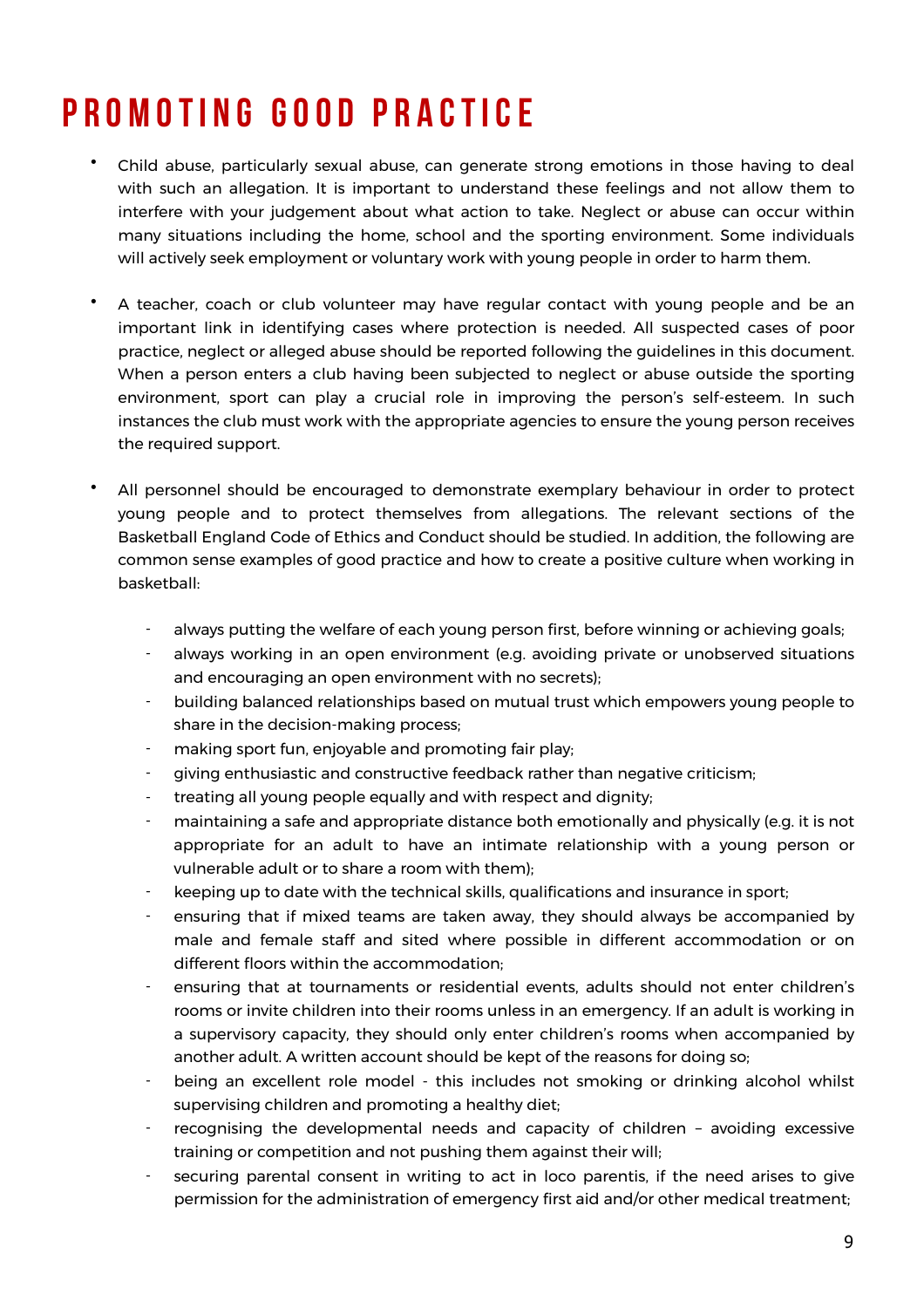keeping a written record of any injury that occurs, along with the details of any treatment given, which is then reported to the parents at the first opportunity.

# **DATA PROTECTION**

When we receive information that raises concerns about a child, decisions need to be made about information sharing. The Safeguarding Team at Basketball England assess what information needs to be shared in accordance with the Government guidance, [Information sharing advice for safeguarding](https://www.gov.uk/government/publications/safeguarding-practitioners-information-sharing-advice) [practitioners](https://www.gov.uk/government/publications/safeguarding-practitioners-information-sharing-advice)**,** which describes the '7 Golden Rules' of information sharing:

- **1.** Remember that the Data Protection Act 2018 and human rights law are not barriers **to justified information sharing, but provide a framework to ensure that personal information about living individuals is shared appropriately.**
- **2.** Be open and honest with the individual **(and/or their family where appropriate) from the outset about why, what, how and with whom information will, or could be shared, and seek their agreement, unless it is unsafe or inappropriate to do so.**
- **3.** Seek advice from other practitioners **if you are in any doubt about sharing the information concerned, without disclosing the identity of the individual where possible.**
- **4.** Share with informed consent where appropriate and, **where possible, respect the wishes of those who do not consent to share confidential information. You may still share information without consent if, in your judgement, there is good reason to do so, such as where safety may be at risk.**
- **5.** Consider safety and well-being: **Base your information sharing decisions on considerations of the safety and well-being of the individual and others who may be affected by their actions.**
- **6.** Necessary, proportionate, relevant, adequate, accurate, timely and secure: **Ensure that the information you share is necessary for the purpose for which you are sharing it, is shared only with those individuals who need to have it, is accurate and up-to-date, is shared in a timely fashion, and is shared securely.**
- **7.** Keep a record of your decision and the reasons for it **whether it is to share information or not. If you decide to share, then record what you have shared, with whom and for what purpose.**

Part of the decision-making process will include consideration about who to share information with. This could include:

- Statutory organisations the Police and/or Children's Services must be informed about child protection concerns; The Safeguarding and Compliance Team at Basketball England should be consulted where there are concerns about someone in a position of trust or a concern about a child.
- Disclosure & Barring Service must be informed of any concerns about someone who is working with children who is suspended or expelled from the organisation.
- Other clubs and other sports organisations informing other organisations need to be considered according to the principles below in order that they can safeguard children in their care who may be at risk of harm.
- Individuals within the organisation this will be decided on the basis of who needs to know what information in order to keep children safe.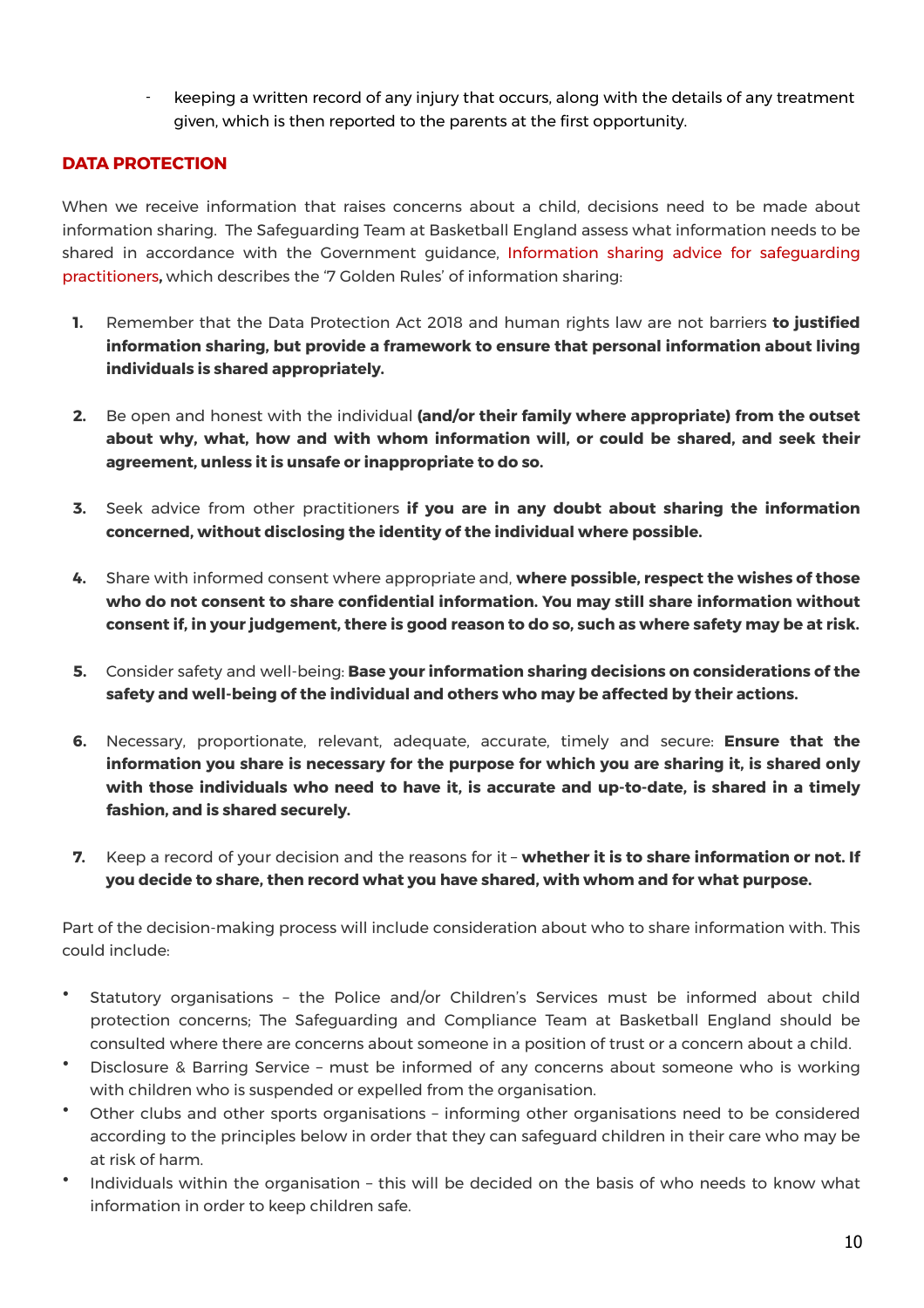# **SUPERVISION AND STAFF RATIOS**

It is important to ensure that, in planning and running training sessions, fixtures or events for children and young people, consideration is given to providing an appropriate staffing/supervision ratio of adults to participants.

Benefits include:

- minimising any risks to participants
- enhancing the benefits children draw from the activity
- reassuring parents/carers
- providing some protection for those responsible for providing, funding or commissioning the activity in the event of concerns or incidents arising.

#### **Key Considerations:**

Due to the number of potential variables, it is not possible to recommend "one size fits all" guidance to cover all basketball activities involving children and young people. There are, however, a number of key considerations that are recommended as good practice:

#### **1. What makes an individual suitable to supervise children?**

It is the responsibility of those commissioning, planning or providing sessions/activities to ensure the suitability of those running the activity.

This includes:

- Being appropriately qualified for their role and the activity
- Being subject to a safe recruitment process, including criminal records checks for eligible roles
- Having insurance appropriate to their activity
- Signing up to comply with a code of practice
- Understanding their responsibility to safeguard children

#### **2. What factors inform appropriate supervision levels?**

Whatever the recommended ratio of adults to participants is, **a minimum of two adults should be present**. This ensures at least basic cover in the event of something impacting on the availability of one of the adults during the activity (e.g. in the event of one participant requiring the attention of an adult during the activity following an accident).

In the planning of all activities, and regardless of any other assessments that may be required (for example of equipment or for Health and Safety purposes), a risk assessment should be undertaken which specifically informs decision-making about appropriate supervision levels.

Key factors to assess include:

- Ages of children
- Additional supervision/support needs of some or all participants (for example due to disability or age)
- Competence/experience of participants for the specific activity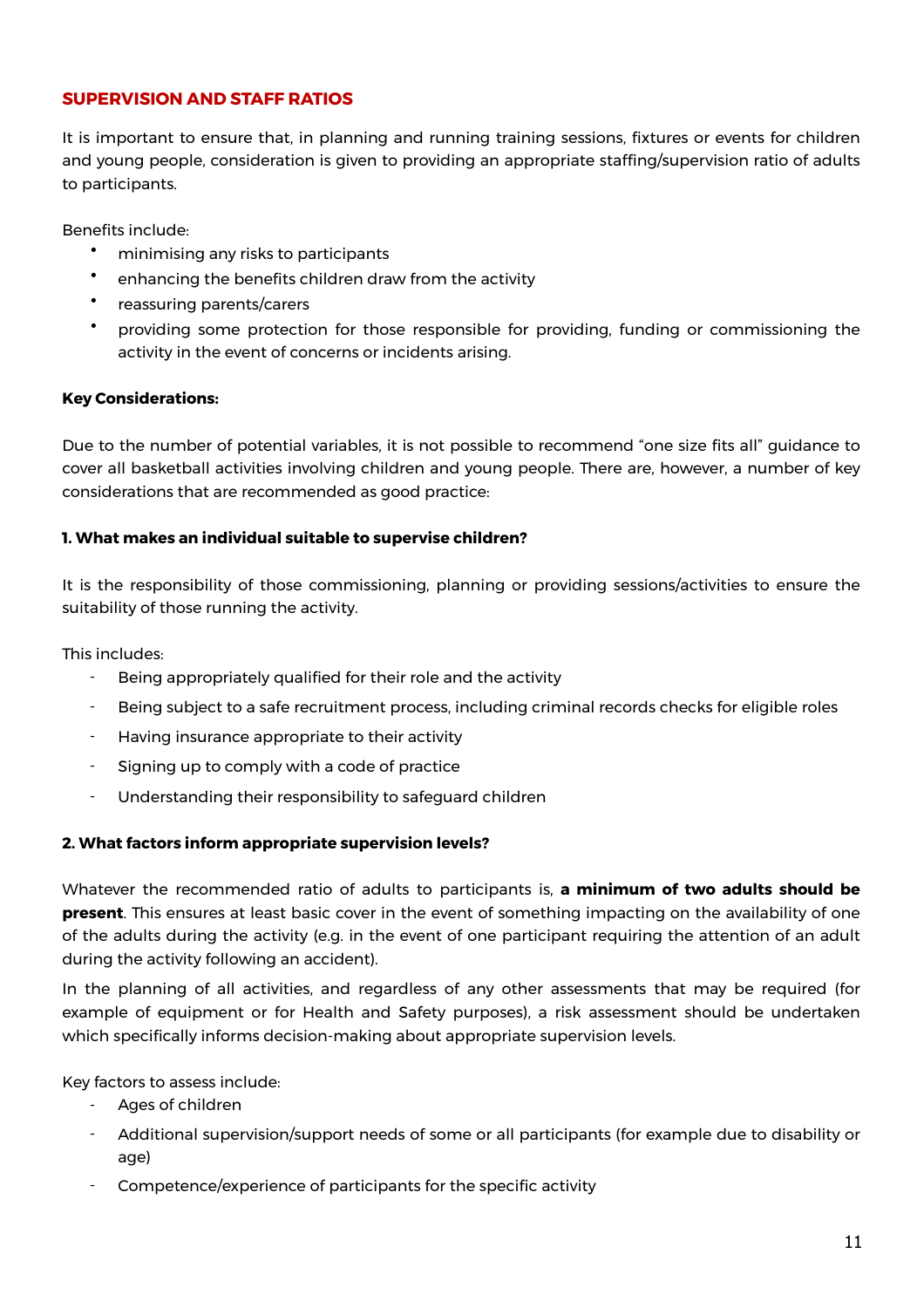- Nature of the venue - whether closed (e.g. sports hall) or open (e.g. outdoor games areas); private and exclusive to the group or open and accessible to the public); and what types of equipment children may have access to.

#### **3. Recommended Minimum Supervision Ratios**

While the risk assessment may well indicate the need for an enhanced level of supervision and staffing for a particular event, the following table shows recommended adult to child ratios. These are based on Ofsted guidelines.

| Remember that regardless of the<br>overall ratio, a minimum of two<br>supervisors is recommended.<br><b>CHILD/YOUNG PERSON'S AGE</b> | <b>NUMBER OF ADULTS</b> | <b>NUMBER OF CHILDREN</b> |
|--------------------------------------------------------------------------------------------------------------------------------------|-------------------------|---------------------------|
| $0 - 2$                                                                                                                              |                         | 3                         |
| $2 - 3$                                                                                                                              |                         | 4                         |
| $4 - 8$                                                                                                                              |                         | 6                         |
| $9 - 12$                                                                                                                             |                         | 8                         |
| $13 - 18$                                                                                                                            |                         | າດ                        |

#### **4. Under 18s as Supervisors/Coaches**

Participants aged under 17 should not be included in staffing ratios even if they have coaching qualifications. A person cannot become a qualified Level 1 coach until they are 16 years old, and it is expected that the person leading the session will be at least Level 2 qualified (for which you have to be 18 years old). Young people can become involved in coaching but they should be assisting qualified coaches and not delivering sessions until they are appropriately qualified.

#### **5. Parents as Supervisors**

Parents should be encouraged to accompany their children to activities, but they should not be included in supervision calculations unless they are members of the club and acting in a volunteering role or other capacity during the activity. In these circumstances, they should meet all appropriate requirements in terms of;

- appropriate background checks;
- clarity about their role and responsibilities;
- who has overall responsibility for the group;
- what is acceptable practice.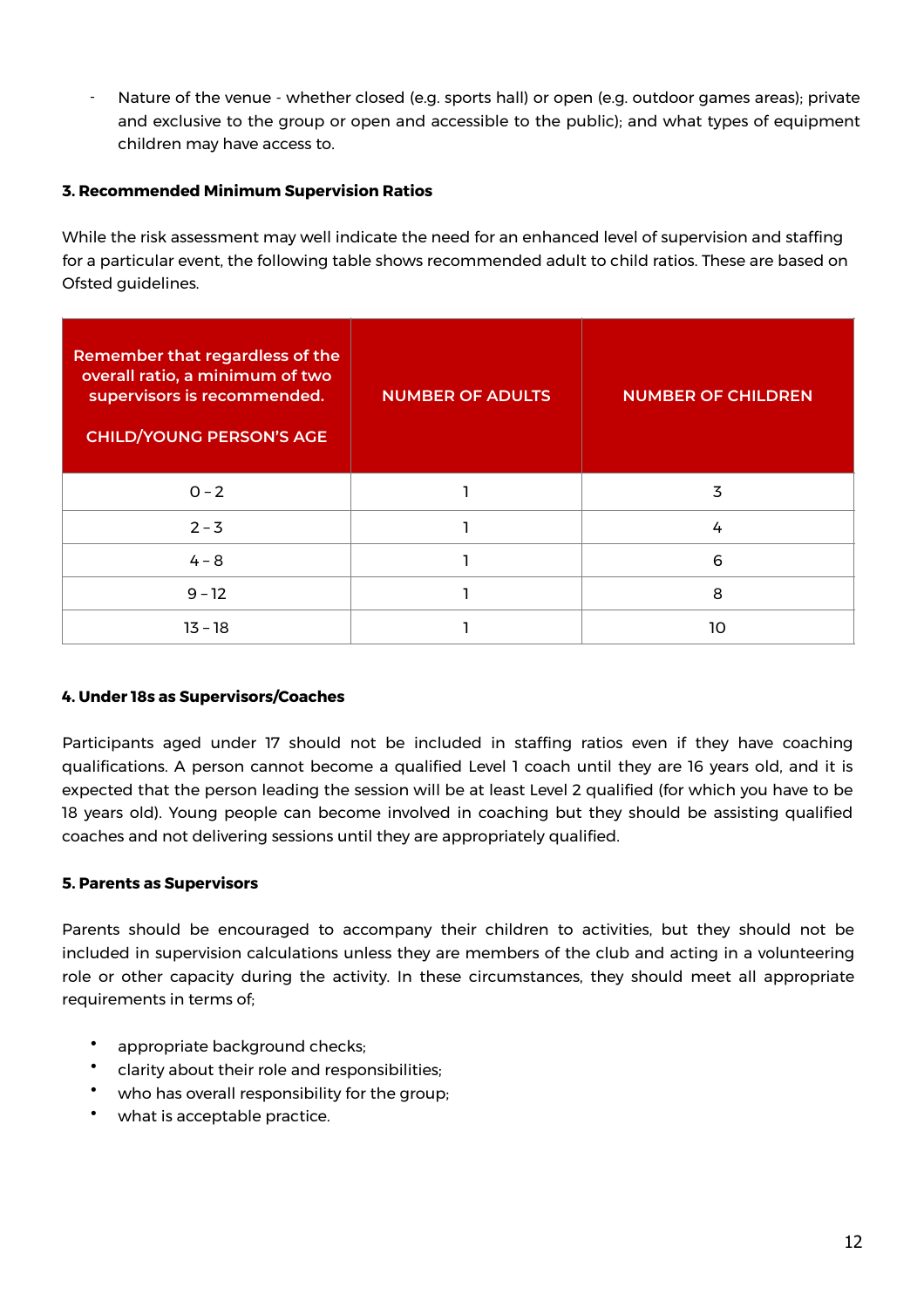#### **CHANGING ROOMS**

Where practical, children should be supervised at all times in the changing rooms by two members of staff. Adult staff should not change or shower at the same time using the same facility as players. Staff of the opposite gender should not be present whilst players are showering or changing. For mixed gender teams, separate facilities should be made available. If a young person is uncomfortable changing or showering in public, no pressure should be placed on them to do so and they should be encouraged to do this at home. If the club has children with disabilities, involve them and their parents in deciding how they should be assisted and ensure they are able to consent to the assistance that is offered but club members should avoid taking on the responsibility for tasks for which they are not appropriately trained.

All players and staff should be aware that no photographic equipment (including but not limited to cameras, video cameras, mobile phones) should be used in the changing room environment.

# **LATE COLLECTION**

Every club is advised to develop and publicise their policy on the late collection of children. Clubs should make clear that it is not their responsibility to transport children home on behalf of parents who have been delayed. Clubs are advised to follow a procedure such as:

- promoting a staff contact number for parents to phone if there is any likelihood of late collection. Coaches may not be able to answer their phone during training/games but it should be possible to leave a message;
- asking all parents to provide an alternative contact name and number to be used if they can't be reached on their usual numbers.

#### **In cases of late collection, staff should:**

- Attempt to contact the child's parent on their contact numbers;
- Use the alternative contact name/number if possible;
- Wait with the child at the sport facility, with other staff or parents present if possible;
	- if the child is not collected within 30 minutes of the end of the session, the staff member should speak to the Club Welfare Officer to decide whether it is necessary to contact Children's Social Care, for example, where the staff member has not been able to make contact with a parent/guardian;
- Remind parents of the policy relating to late collection.

#### **In cases of late collection, staff should not:**

- Take the child home or to any other location without speaking to their parents;
- Send the child home with another person without permission from a parent;
- Leave the child on their own;
- Ask the child to wait in a vehicle or sport facility with you alone.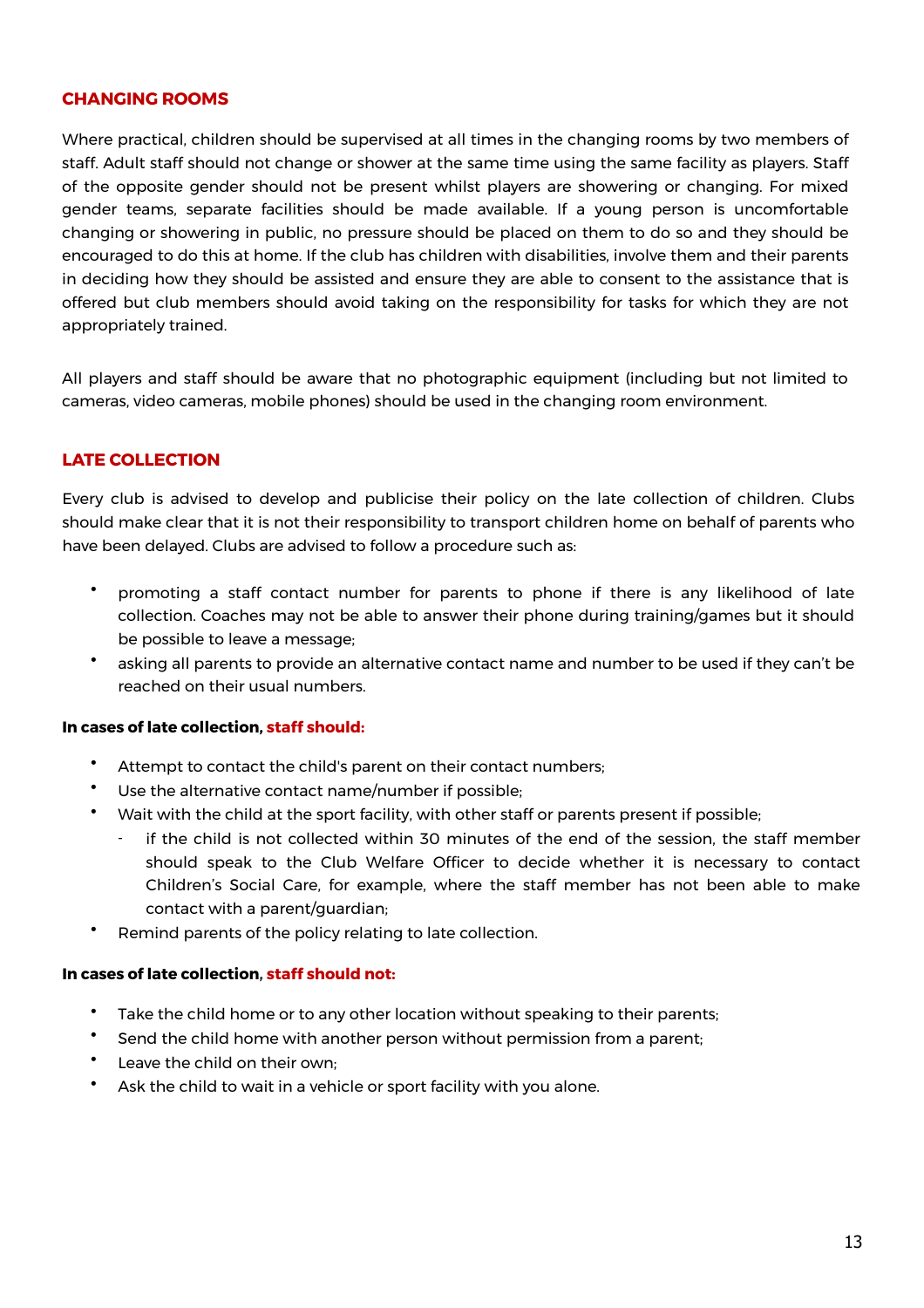#### **MISSING PARTICIPANTS**

Team staff are responsible for supervision of players in their team. If a player is found to be missing, the procedure below should be followed. A description of the player should be completed and circulated to those involved in searching and the player's card or photograph should be used to provide identity.

Particular times can give rise to increased risk, namely arrival time and time for leaving. Team staff should ensure good communication with players and families to ensure everyone is aware of changes in arrival/collection plans (e.g. a child being collected by parents or not going on the team coach).

#### **PROCEDURE FOR MISSING PARTICIPANTS**

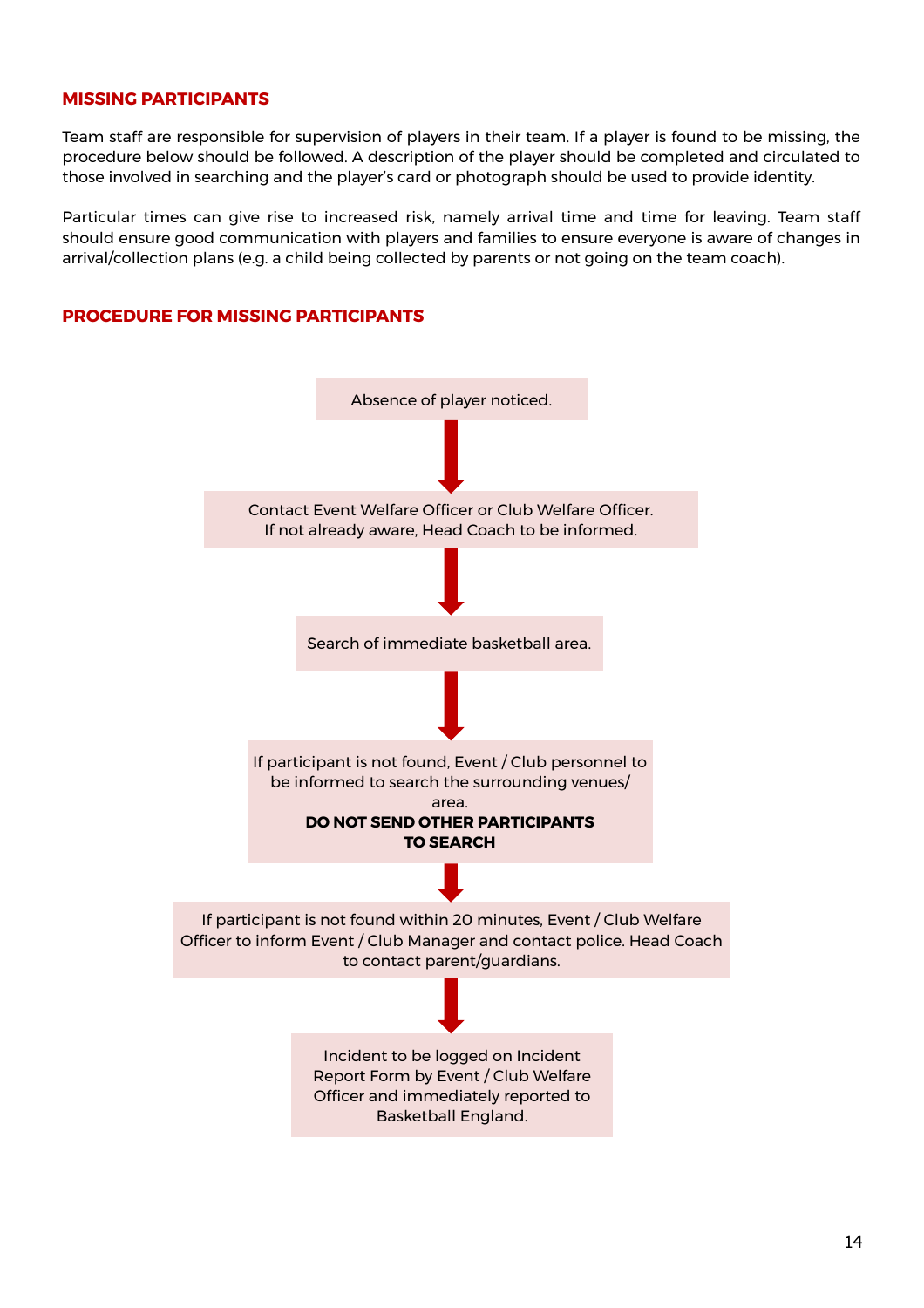### **PHOTOGRAPHY, VIDEO AND LIVE STREAMING**

Basketball England is committed to ensuring young people are protected from the inappropriate use of their images. No images should be taken at junior games, training or events without the necessary consent being obtained first including consent as to how the images will be used, especially if this is on websites and in other publications. There is also a need to ensure the opposition have obtained consent from parents and are then able to give consent for images to be taken.

There is no intention to prevent coaches using video as a legitimate coaching aid, but players and their parents should be aware that this is part of the coaching programme and informed consent should be gained in writing, with care taken in the storing of such images. Clubs/Teams (as Data Processors) are legally bound to follow General Data Protection Regulation (GDPR) legislation.

Please see the [photography and video guidance,](https://www.basketballengland.co.uk/media/14565/photography-video-guidance-june-2019.pdf) [Live Streaming Guidance](https://www.basketballengland.co.uk/media/14562/live-streaming-guidance-april-2021.pdf) and [templates](https://www.basketballengland.co.uk/media/14555/photography-consent-form.docx) for further information

#### **POSITIONS OF TRUST**

A position of trust involves a person in a position of authority over another person. There is a need to protect young people aged 16 and 17 who, despite reaching the age of consent for sexual activity, are considered to be vulnerable to sexual abuse and exploitation, in defined circumstances. This includes sexual activity and relationships with adults who hold a position of trust, responsibility or authority in relation to them and, as a result, have a considerable amount of power and influence in their lives.

The power and influence that a member of staff or volunteer has over someone attending a group or activity cannot be under-estimated. If there is an additional competitive aspect to the activity and one person is responsible for the other's success or failure to some extent, then the dependency will be increased. It is therefore vital for people to recognise the responsibility they must exercise in ensuring that they could not be considered to have abused their positions of trust.

Coaches and everyone involved in supervising children and adults at risk should be careful to ensure that the appropriate boundaries remain in their working relationships between themselves and participants.

The Government are in the process of extending the "position of trust" offences within the Sexual Offences Act 2003 to include situations where certain activities take place in a sport. In some cases, a relationship between a coach and player may already be considered illegal, for example, sports coaches working within a school setting.

Even where there is no alleged criminal offence, Safeguarding Case Management Disciplinary Procedures will be instigated if it comes to Basketball England's attention that an inappropriate relationship, inappropriate communication or other perceived 'grooming' behaviour has been demonstrated by a volunteer or staff member in a supervisory capacity with Under 18s. Basketball England will refer to statutory agencies including the LADO and Police, and proceed with a referral to the DBS Barred List when necessary.

Relationships with children should always be supportive, positive and aimed at improving the young person's skill and progress.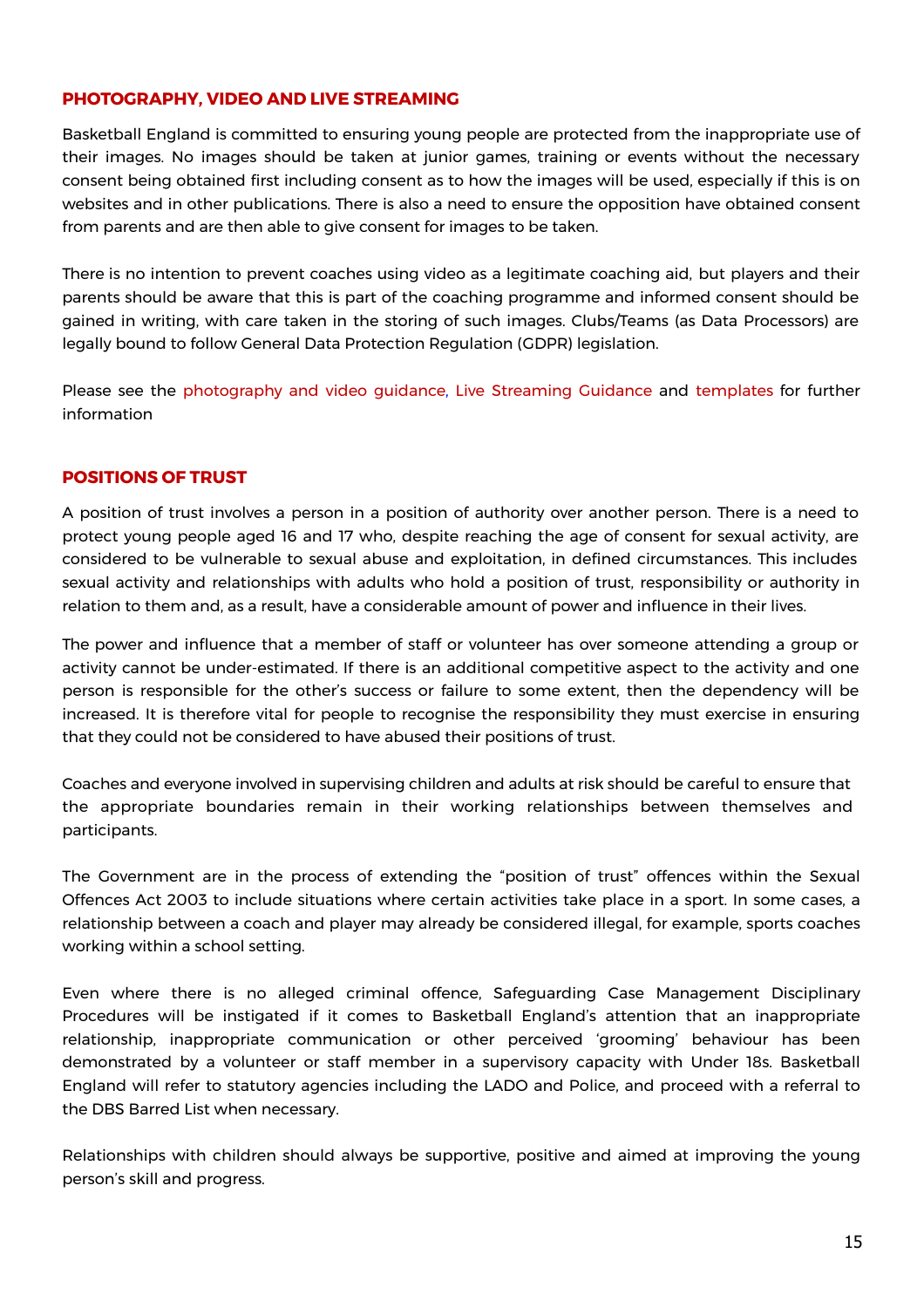#### **MANAGING CHALLENGING BEHAVIOUR**

Staff/volunteers who deliver sports activities to children may, on occasions, be required to deal with a child's challenging behaviour. These guidelines aim to promote good practice and to encourage a proactive response to supporting children to manage their own behaviour. They suggest some strategies and sanctions which can be used and also identify unacceptable sanctions or interventions which must never be used by staff or volunteers.

These guidelines are based on the following principles:

- The welfare of the child is the paramount consideration.
- All those involved in activities (including children, coaches/volunteers and parents/carers) should be provided with clear guidelines about required standards of conduct, and the organisation/ club's process for responding to behaviour that is deemed unacceptable.
- Children must never be subject to any treatment that is harmful, abusive, humiliating or degrading.
- Some children exhibit challenging behaviour as a result of specific circumstances, e.g. a medical or psychological condition, and coaches may therefore require specific or additional guidance. These and any other specific needs the child may have should be discussed with parents/carers and the child in planning for the activity, to ensure that an appropriate approach is agreed and, where necessary, additional support provided e.g. from external agencies, Children's Social Care services etc.
- Sport can make a significant contribution to improving the life experience and outcomes for all children and young people. Every child should be supported to participate and, only in exceptional circumstances where the safety of a child or of other children cannot be maintained, should a child be excluded from club activities.

More information can be found on [Managing Challenging Behaviours](https://www.basketballengland.co.uk/media/14563/managing-challenging-behaviour-guidelines.pdf).

#### **APPROPRIATELY QUALIFIED AND VETTED**

It is essential that all people working or volunteering with young people are appropriately recruited. Clubs should develop a safe recruitment process based on the Basketball England guidance to include procedures such as checking documents to confirm the person's identity, obtaining references and conducting an interview if possible. For all roles which are eligible, an enhanced DBS disclosure should be completed.

It is essential that those working with young people are appropriately experienced or mentored/ supervised until they have gained experience. People in any role at a club which involves working/ volunteering with young people should undertake regular safeguarding training to refresh and update their knowledge. Coaches working with young people must hold appropriate coaching qualifications and must be proactive in safeguarding by taking responsibility for familiarising themselves with any relevant guidance, policies or procedures. It is mandatory for all licensed Coaches and Bench personnel of junior teams who are eligible for a DBS disclosure to hold a valid and satisfactory DBS disclosure,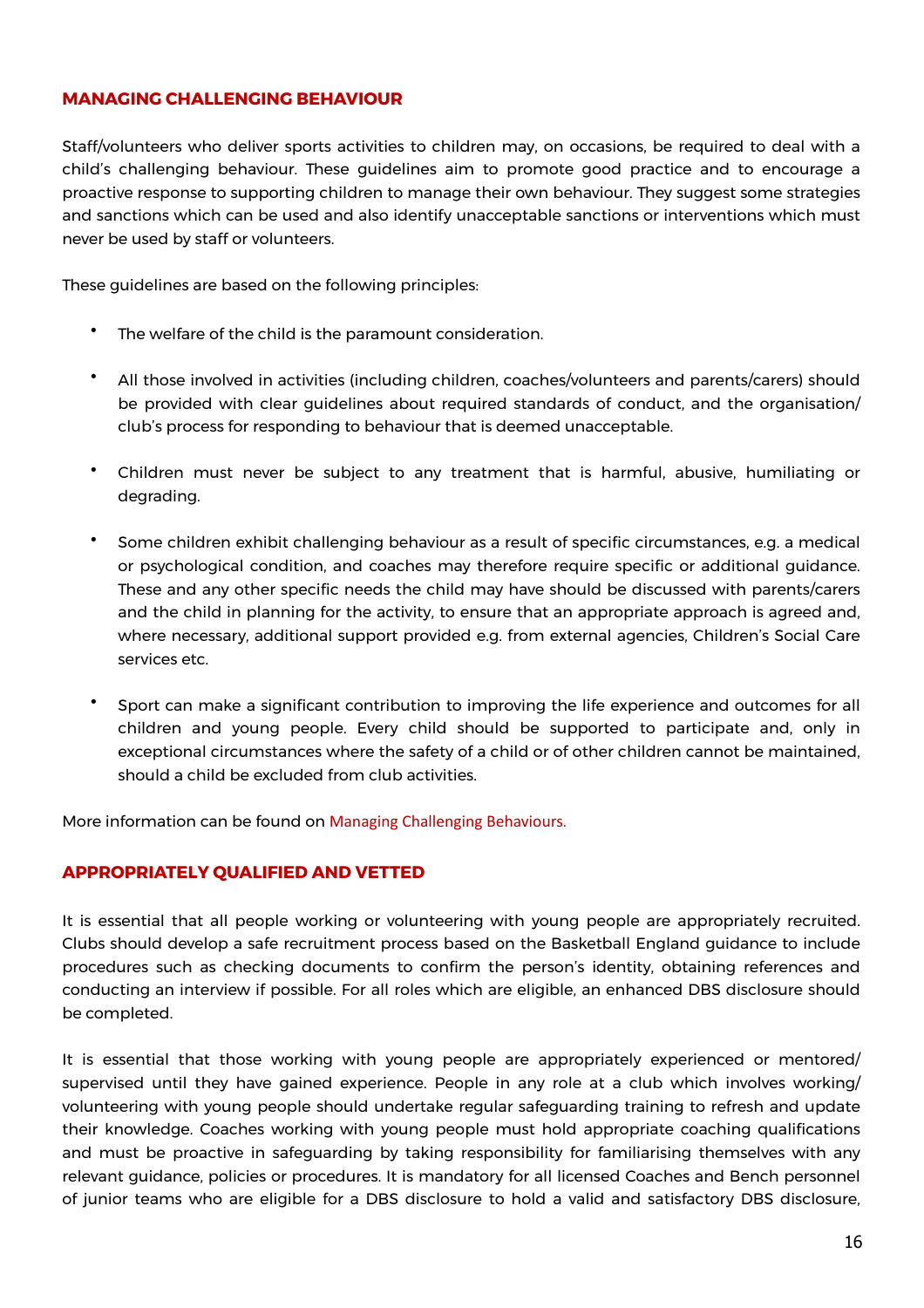complete regular Safeguarding Training and complete a Self-Declaration form. All licensing officials must also hold a valid DBS, Safeguarding training certificate and complete a Self-Declaration Form. Licensing members through the Basketball England is an efficient way for clubs, leagues and associations to ensure individuals DBS check, Self-Declaration forms and Safeguarding training are continually monitored and updated.

Please see the our [Safer Recruitment document](https://www.basketballengland.co.uk/media/14552/be-safer-recruitment-guidance.pdf) for full guidance and templates.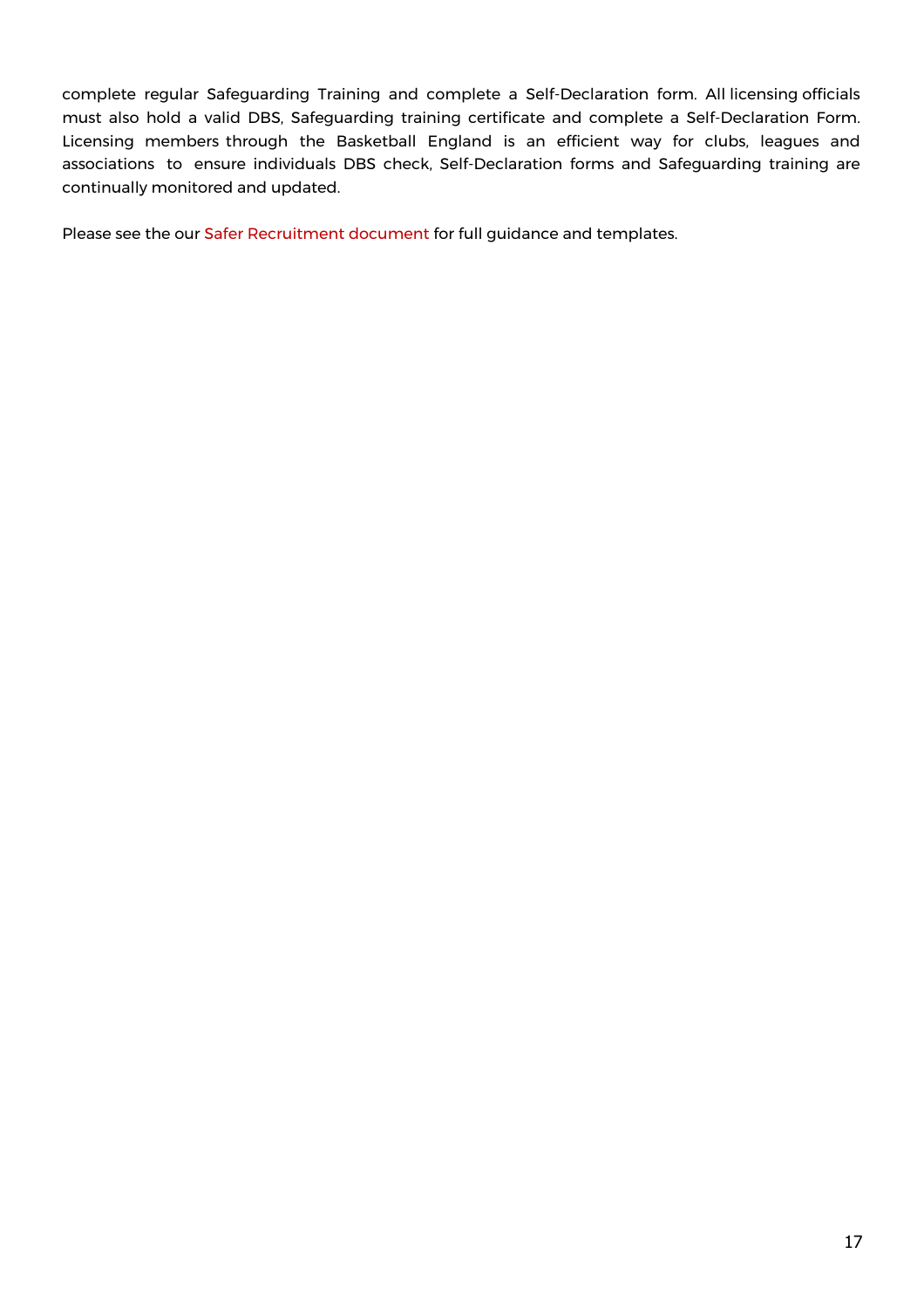# **R e c o g n I t I o n o f p o o r p r a c t I c e a n d POSSIBLE ABUSE**

Staff and volunteers in basketball are not expected to be experts at recognition of child abuse or neglect. However, they do have a responsibility to act if they have any concerns about the behaviour of someone (an adult or young person) towards a child and to follow the reporting procedures in this document.

# **POOR PRACTICE**

Allegations may relate to poor practice where an adult's or another young person's behaviour is inappropriate and may be causing concern/harm to a child. In the application of this policy, poor practice includes any behaviour bringing the game into disrepute of a child protection nature or contravening any Basketball England policy or guidance, infringing an individuals' rights and/or is a failure to fulfil the highest standards of care.

#### **Examples of poor practice:**

- Use of excessive, physical or humiliating punishments;
- Failure to act when you witness possible abuse or bullying;
- Being unaware of or breaching any Basketball England policy such as the Code of Ethics and Conduct;
- Spending excessive amounts of time alone with young people away from others;
- Inviting or allowing young people into your home where they will be alone with you;
- Engaging in rough, physical or sexually provocative activity, including horseplay;
- Allowing or engage in any form of inappropriate touching;
- Allowing young people to use inappropriate language unchallenged;
- Making sexually suggestive comments even in fun;
- Reducing a person to tears as a form of control;
- Allowing allegations made by a young person to go unchallenged, unrecorded or not acted upon;
- Doing things of a personal nature for young people that they can do for themselves;
- Sharing a bedroom with a young person you are not related to, even with parental permission;
- Failing to meet the basic needs of children such as not allowing them to hydrate or not adhering to risk assessments put in place for their safety.

**N.B.** We would usually recommend that personal care for very young or disabled children is not undertaken by coaches or other team staff. If a child is disabled to the extent that they need assistance with personal care, this should be carried out by their parent or carer.

### **If any of the following incidents occur, you should report them immediately to another colleague and make a written note of the event. Parents should also be informed of the incident:**

- if you accidentally hurt a player;
- if he/she seems distressed in any manner;
- if a player misunderstands or misinterprets something you have said or done.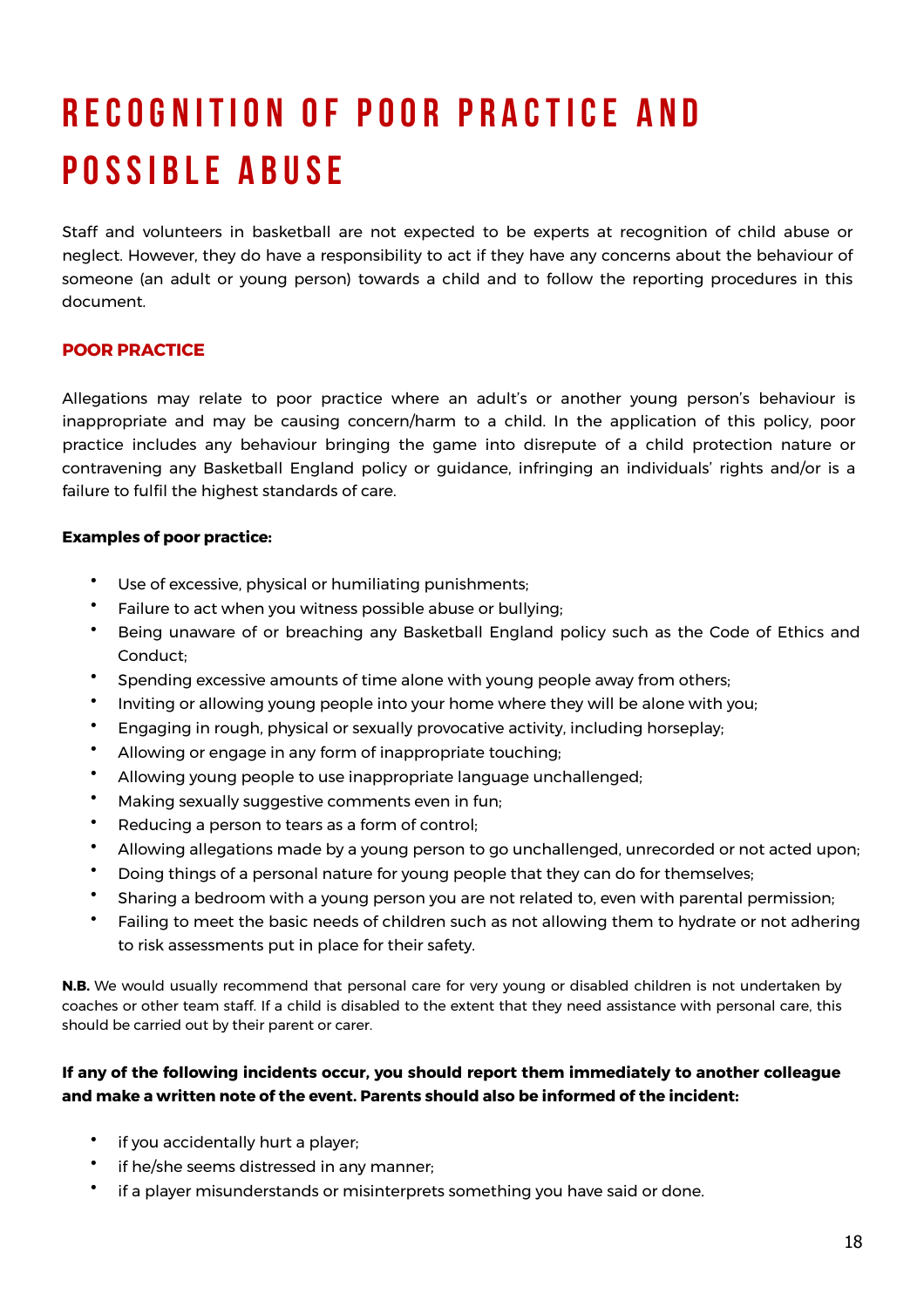Please refer to the template Incident Referral Form or Accident Form as appropriate from our [Guidance & Templates](https://www.basketballengland.co.uk/safeguarding/guidance-templates/).

# **ABUSE**

Somebody may abuse a young person by inflicting harm, or by failing to act to prevent harm. Young people may be abused in a family or in an institutional or community setting by those known to them or, more rarely, by a stranger.

The effects of abuse can be extremely damaging and if untreated, they may follow a person into adulthood.

For example, a person who has been abused as a child may find it difficult or impossible to maintain stable, trusting relationships, become involved with drugs or prostitution or attempt suicide.

# **TYPES OF ABUSE**

There are four main types of abuse; Physical, Emotional, Sexual Abuse and Neglect. In addition, there are other less common types of abuse, and issues affecting young people which are important to be aware of in the context of the sport.

The following definitions have been adapted from Working Together 2018.

| Physical abuse  | A form of abuse which may involve hitting, shaking, throwing, poisoning, burning<br>or scalding, drowning, suffocating or otherwise causing physical harm to a child.<br>Physical harm may also be caused when a parent or carer fabricates the<br>symptoms of, or deliberately induces, illness in a child. Examples of physical abuse<br>in basketball may be when the nature and intensity of training and competition<br>exceeds the capacity of the young person's immature and growing body or where<br>drugs are used to enhance performance.                                                                                                                                                                                                                                                                                                                                                                                                                                                                                                                                                                                                                                                                                                                                                                                                                                                     |
|-----------------|----------------------------------------------------------------------------------------------------------------------------------------------------------------------------------------------------------------------------------------------------------------------------------------------------------------------------------------------------------------------------------------------------------------------------------------------------------------------------------------------------------------------------------------------------------------------------------------------------------------------------------------------------------------------------------------------------------------------------------------------------------------------------------------------------------------------------------------------------------------------------------------------------------------------------------------------------------------------------------------------------------------------------------------------------------------------------------------------------------------------------------------------------------------------------------------------------------------------------------------------------------------------------------------------------------------------------------------------------------------------------------------------------------|
| Emotional abuse | The persistent emotional maltreatment of a child such as to cause severe and<br>persistent adverse effects on the child's emotional development. It may involve<br>conveying to a child that they are worthless or unloved, inadequate, or valued only<br>insofar as they meets the needs of another person. It may include not giving the<br>child opportunities to express their views, deliberately silencing them or 'making<br>fun' of what they say or how they communicate. It may feature age or<br>developmentally inappropriate expectations being imposed on children. These<br>may include interactions that are beyond a child's developmental capability, as<br>well as overprotection and limitation of exploration and learning, or preventing<br>the child participating in normal social interaction. It may involve seeing or<br>hearing the ill-treatment of another. It may involve serious bullying (including<br>cyber bullying), causing children frequently to feel frightened or in danger, or the<br>exploitation or corruption of children. Some level of emotional abuse is involved in<br>all types of maltreatment of a child, though it may occur alone. Emotional abuse<br>in basketball may occur if young people are subjected to constant criticism,<br>name-calling, and sarcasm, bullying or unrealistic pressure to perform to high<br>expectations consistently. |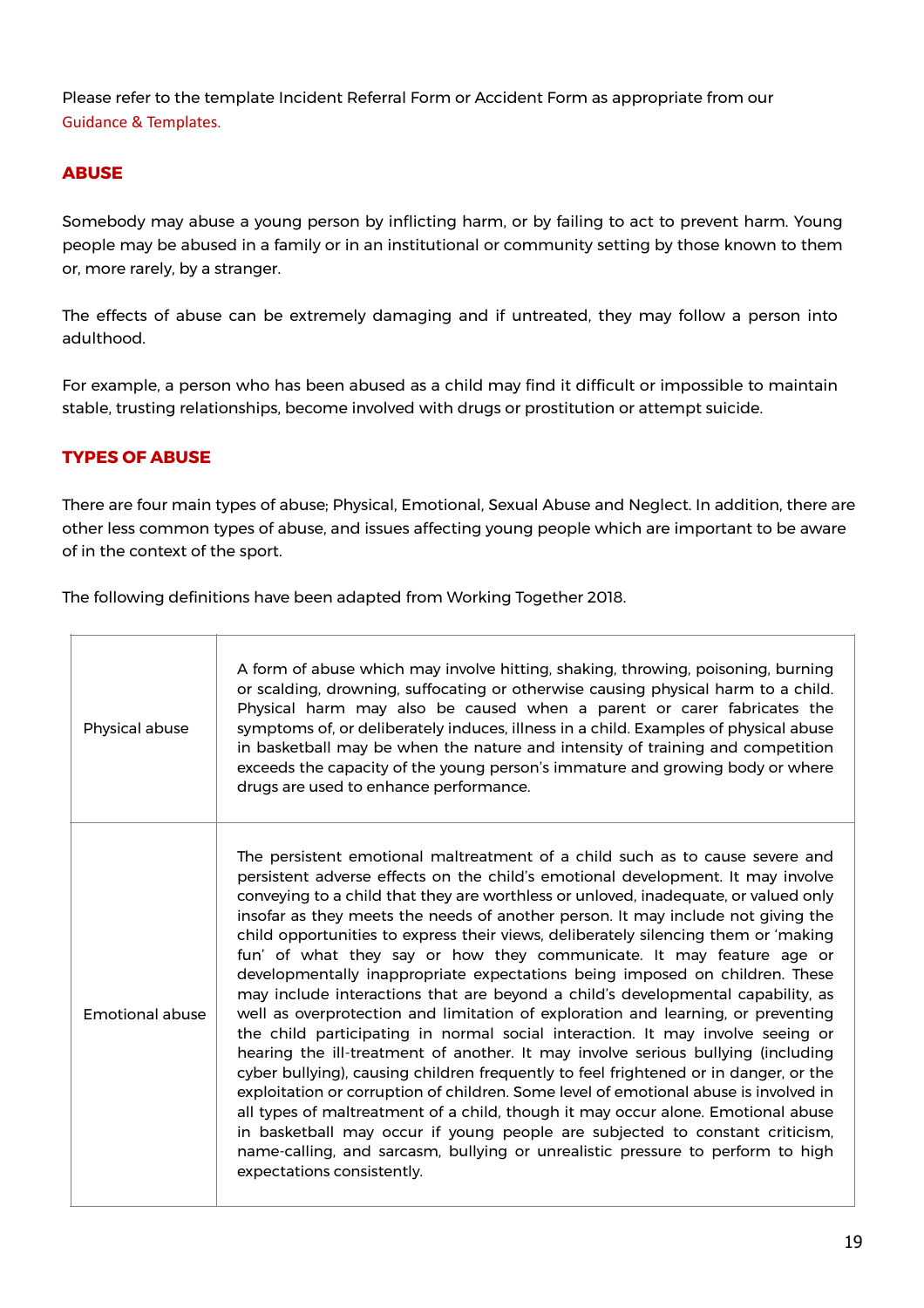| Sexual abuse                 | Involves forcing or enticing a child or young person to take part in sexual activities,<br>not necessarily involving a high level of violence, whether or not the child is aware<br>of what is happening. The activities may involve physical contact, including assault<br>by penetration (for example, rape or oral sex) or non-penetrative acts such as<br>masturbation, kissing, rubbing and touching outside of clothing. They may also<br>include non-contact activities, such as involving children in looking at, or in the<br>production of, sexual images, watching sexual activities, encouraging children to<br>behave in sexually inappropriate ways, or grooming a child in preparation for<br>abuse Sexual abuse can take place online, and technology can be used to<br>facilitate offline abuse. Sexual abuse is not solely perpetrated by adult males.<br>Women can also commit acts of sexual abuse, as can other children. In sport,<br>coaching techniques, which involve physical contact could potentially create<br>situations where sexual abuse may go unnoticed. The power of the coach over<br>young performers, if misused, may also lead to abusive situations developing. |  |
|------------------------------|----------------------------------------------------------------------------------------------------------------------------------------------------------------------------------------------------------------------------------------------------------------------------------------------------------------------------------------------------------------------------------------------------------------------------------------------------------------------------------------------------------------------------------------------------------------------------------------------------------------------------------------------------------------------------------------------------------------------------------------------------------------------------------------------------------------------------------------------------------------------------------------------------------------------------------------------------------------------------------------------------------------------------------------------------------------------------------------------------------------------------------------------------------------------------------------------------------|--|
| Neglect                      | The persistent failure to meet a child's basic physical and/or psychological needs,<br>likely to result in the serious impairment of the child's health or development.<br>Neglect may occur during pregnancy as a result of maternal substance abuse.<br>Once a child is born, neglect may involve a parent or carer failing to: a. provide<br>adequate food, clothing and shelter (including exclusion from home or<br>abandonment) b. protect a child from physical and emotional harm or danger c.<br>ensure adequate supervision (including the use of inadequate caregivers) d.<br>ensure access to appropriate medical care or treatment It may also include<br>neglect of, or unresponsiveness to, a child's basic emotional needs. Neglect in<br>sport could include a teacher or coach not ensuring young people were safe,<br>exposing them to undue cold, heat or to unnecessary risk of injury.                                                                                                                                                                                                                                                                                             |  |
| Extremism                    | Extremism goes beyond terrorism and includes people who target the vulnerable<br>- including the young - by seeking to sow division between communities on the<br>basis of race, faith or denomination; justify discrimination towards women and<br>girls; persuade others that minorities are inferior; or argue against the primacy of<br>democracy and the rule of law in our society. Extremism is defined in the Counter<br>Extremism Strategy 2015 as the vocal or active opposition to our fundamental<br>values, including the rule of law, individual liberty and the mutual respect and<br>tolerance of different faiths and beliefs. We also regard calls for the death of<br>members of our armed forces as extremist.                                                                                                                                                                                                                                                                                                                                                                                                                                                                       |  |
| Child sexual<br>exploitation | Child sexual exploitation is a form of child sexual abuse. It occurs where an<br>individual or group takes advantage of an imbalance of power to coerce,<br>manipulate or deceive a child or young person under the age of 18 into sexual<br>activity (a) in exchange for something the victim needs or wants, and/or (b) for the<br>financial advantage or increased status of the perpetrator or facilitator. The victim<br>may have been sexually exploited even if the sexual activity appears consensual.<br>Child sexual exploitation does not always involve physical contact; it can also<br>occur through the use of technology.                                                                                                                                                                                                                                                                                                                                                                                                                                                                                                                                                                |  |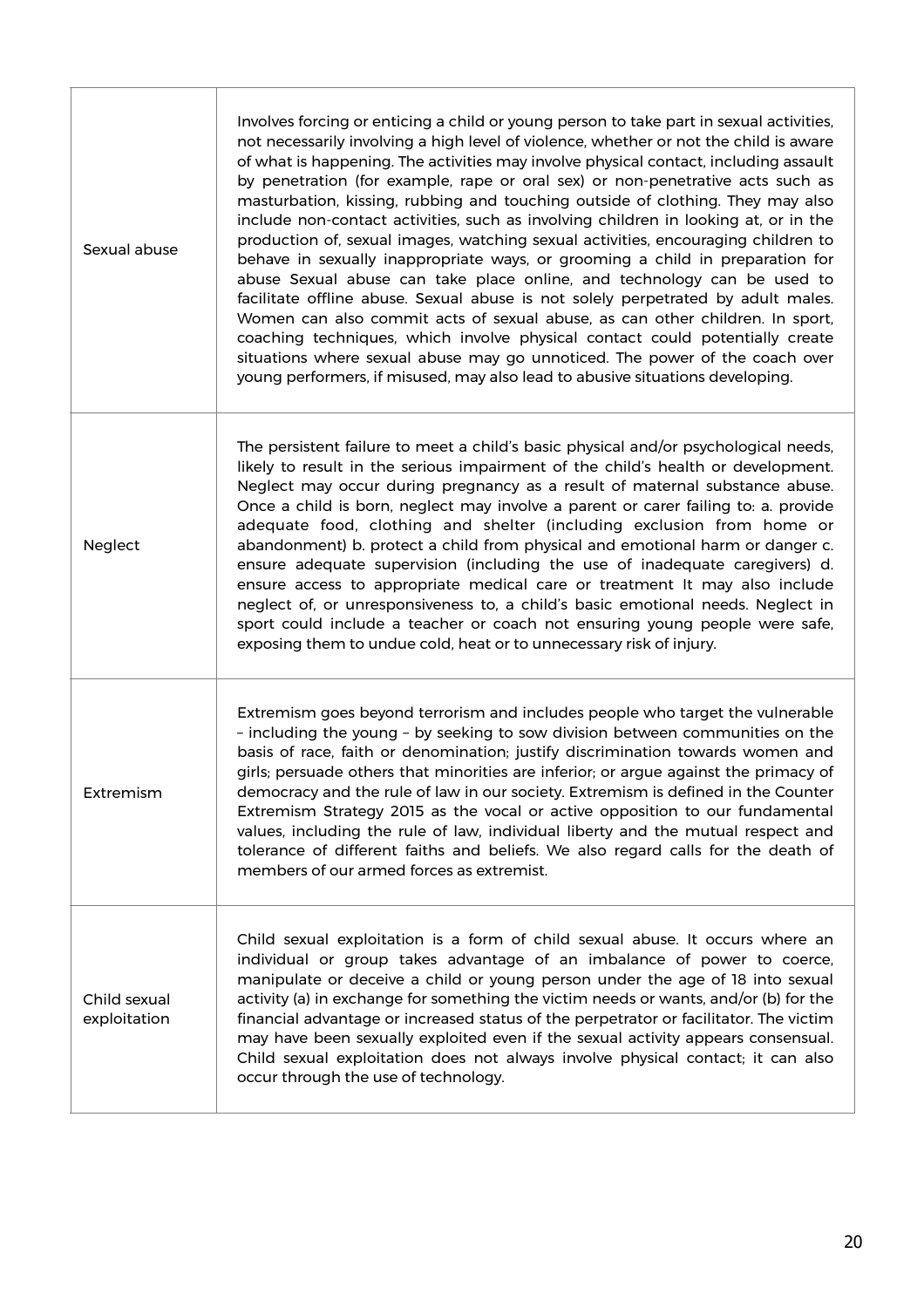| <b>Bullying and</b><br>Cyberbullying | Bullying is behaviour that hurts someone else. It includes name calling, hitting,<br>pushing, spreading rumours, threatening or undermining someone. It can happen<br>anywhere - at school, at home or online. It's usually repeated over a long period of<br>time and can hurt a child both physically and emotionally.                                                                                                                                                                                                                                                                                                                                            |  |
|--------------------------------------|---------------------------------------------------------------------------------------------------------------------------------------------------------------------------------------------------------------------------------------------------------------------------------------------------------------------------------------------------------------------------------------------------------------------------------------------------------------------------------------------------------------------------------------------------------------------------------------------------------------------------------------------------------------------|--|
| Female Genital<br>Mutilation (FGM)   | FGM is when a female's genitals are deliberately altered or removed for non-<br>medical reasons. It's also known as 'female circumcision' or 'cutting', but has many<br>other names. FGM is a form of child abuse. It's dangerous and a criminal offence in<br>the UK.                                                                                                                                                                                                                                                                                                                                                                                              |  |
| Self-Harm                            | Self-harm can take lots of physical forms, including cutting, burning, bruising,<br>scratching, hair-pulling, poisoning and overdosing.<br>There are many reasons why children and young people try to hurt themselves.<br>And once they start, it can become a compulsion. That's why it's so important to<br>spot it as soon as possible and do everything you can to help.<br>Self-harm isn't usually a suicide attempt or a cry for attention. Instead, it's often a<br>way for young people to release overwhelming emotions. It's a way of coping. So,<br>whatever the reason, it should be taken seriously. The NSPCC provide more<br>guidance on this area. |  |

# **YOUNG PEOPLE WITH DISABILITIES**

In respect of disabled young people, additional forms of abuse can occur:

| Psychological<br>Abuse                | Including emotional abuse, threats of harm or abandonment, deprivation of<br>contact, humiliation, blaming, controlling, intimidation, coercion, harassment,<br>verbal abuse, isolation or withdrawal from services or supportive networks.    |
|---------------------------------------|------------------------------------------------------------------------------------------------------------------------------------------------------------------------------------------------------------------------------------------------|
| Financial or<br><b>Material Abuse</b> | Including theft, fraud, exploitation, pressure in connection with wills, property or<br>inheritance or financial transactions, or the misuse or misappropriation of property,<br>possessions or benefits.                                      |
| Neglect and Acts<br>of Omission       | Including ignoring medical or physical care needs, failure to provide access to<br>appropriate health, social care or educational services, the withholding of the<br>necessities of life, such as medication, adequate nutrition and heating. |
| Discriminatory<br>Abuse               | Including racist, sexist, that based on a person's disability or other protected<br>personal characteristic as defined in the Equality Act 2010, as well as other forms of<br>harassment, slurs or similar unfair treatment.                   |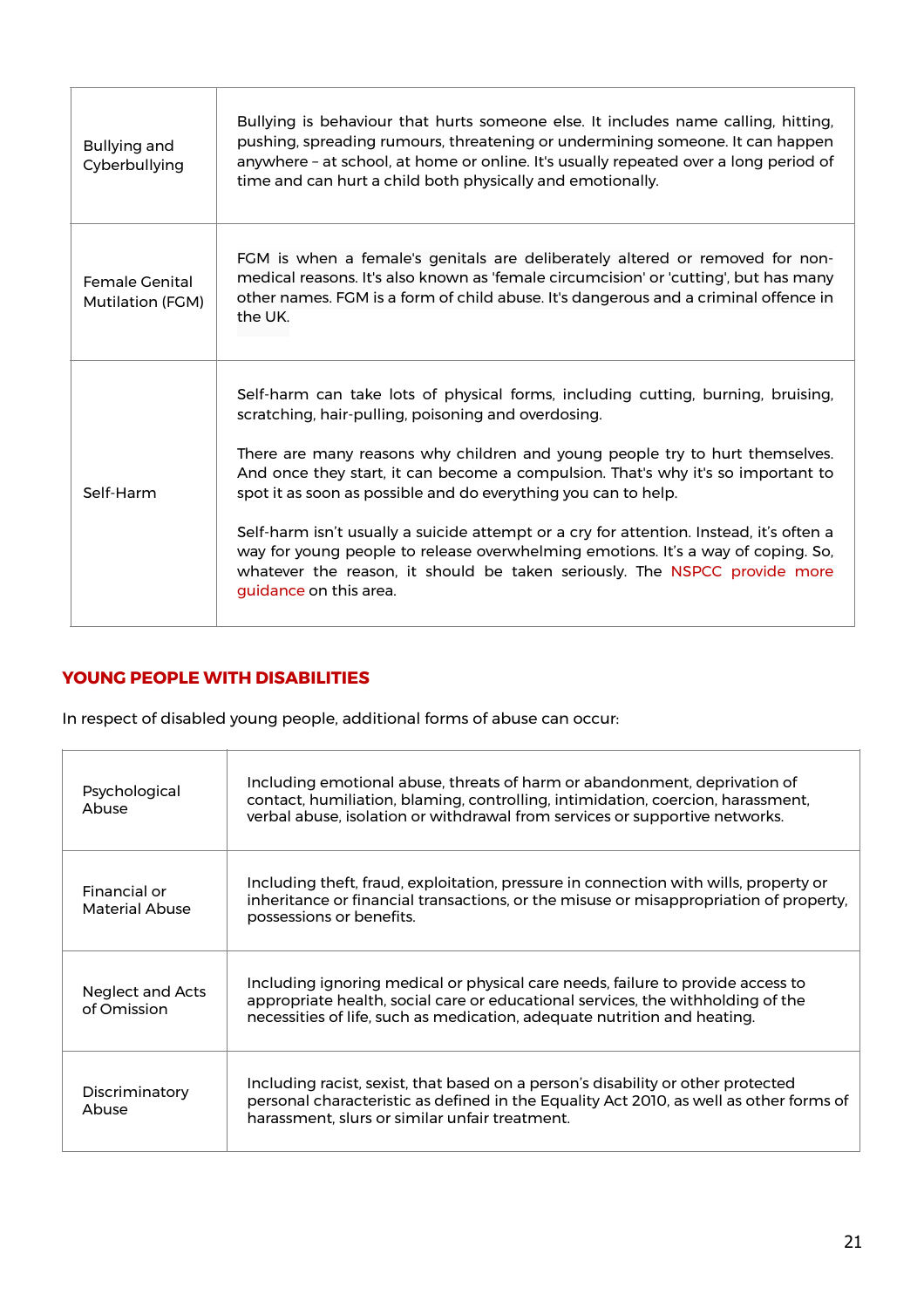### **INDICATORS OF ABUSE**

#### **Indications that a young person may be being abused include the following:**

- Unexplained or suspicious injuries such as bruising, cuts or burns, particularly if situated on a part of the body not normally prone to such injuries;
- An injury for which the explanation seems inconsistent;
- The young person describes what appears to be an abusive act involving him/her;
- Someone else (a young person or adult) expresses concern about the welfare of another;
- Unexplained changes in behaviour (e.g. becoming very quiet, withdrawn or displaying sudden outbursts of temper);
- Inappropriate sexual awareness;
- Engaging in sexually explicit behaviour;
- Distrust of adults, particularly those with whom a close relationship would normally be expected;
- Has difficulty in making friends;
- Is prevented from socialising with other young people;
- Displays variations in eating patterns including overeating or loss of appetite;
- Sudden weight change;
- Becomes increasingly dirty or unkempt.

It should be recognised that this list is not exhaustive and the presence of one or more of the indicators is not proof that abuse is actually taking place. A good working relationship with parent/guardians will help to identify any concerns that a young person may be experiencing, e.g. family bereavement which could cause some of the changes listed above. However, you must be aware that in some cases, informing the person with parental responsibility may put the child at risk of harm and in many instances, referral to the club Welfare Officer is the post appropriate course of action. The Welfare Officer can then contact Basketball England's Safeguarding Team and Children's Safeguarding services where required.

#### **Remember it is not the responsibility of those working in basketball to decide if child abuse is occurring but it is their responsibility to act on any concerns by reporting them.**

#### **ADDITIONAL VULNERABILITIES**

Some children and young people can be at increased risk of neglect and or abuse. Many factors can contribute to an increase in risk, including prejudice and discrimination, isolation, social exclusion, social deprivation, children who have experienced adverse childhood experiences, those with communication issues and reluctance on the part of some adults to accept that abuse happens, or who have a high level of tolerance in respect of neglect.

Special consideration and attention should be given to children who are:

- Disabled or have special educational needs
- Looked After Children (i.e. those in care, or those who have experienced being in care)
- Living in a known domestic abuse situation or chaotic or dysfunctional household
- Affected by known parental substance misuse or parental criminality
- Asylum seekers
- Living away from home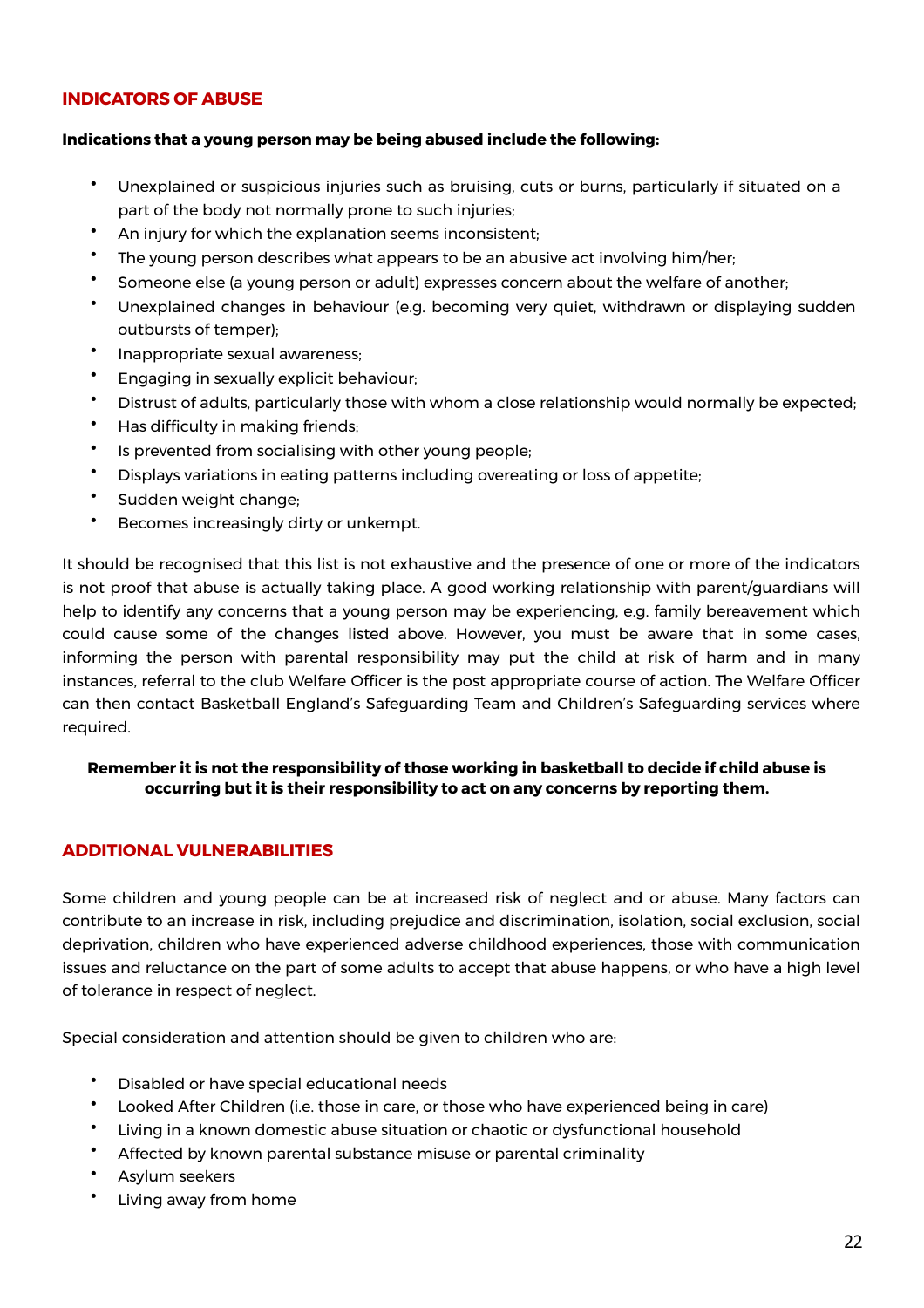- Vulnerable to being bullied, or engaging in bullying
- Living in temporary accommodation
- Living transient lifestyles
- Living in neglectful and unsupportive home situations
- Vulnerable to discrimination and maltreatment on the grounds of race, ethnicity, religion or sexuality
- Involved directly or indirectly in child sexual exploitation and trafficking for sexual, domestic servitude or criminal exploitation
- Do not have English as a first language
- Talented and elite athletes

The presence of these factors does not mean that child abuse or neglect will occur, but staff should use their professional judgement to assess their significance in a particular child and they should be considered alongside any concerning factors.

Training courses are available on Basketball England's website to enable staff to familiarise themselves with wider contextual challenges being faced by young people, the courses are detailed under 'Continual Professional Development on the website [here](https://www.basketballengland.co.uk/safeguarding/safeguarding-training-research/).

# **E SAFETY**

Children and young people may expose themselves to danger, whether knowingly or unknowingly when using the internet and other technologies. Additionally, some young people may find themselves involved in activities which are inappropriate, or possibly illegal through social networking sites etc including 'cyber-bullying'. Young people who send naked or inappropriate photos of themselves to other people are actually sending indecent images of children and therefore committing a criminal offence. Although a lot of young people may see taking, sharing or receiving images as harmless, this can have a long-term lasting effect including blackmail, bullying, emotional distress and presents an opportunity for grooming and non-contact abuse to take place.

Where possible we should educate young people in the appropriate behaviours to enable them to remain both safe and legal when using the internet and related technologies.

Staff must ensure they adhere to the guidance outlined in the Basketball England Appropriate Communication and Social Media guidance. The guidance is in place to protect children and those working with children.

[www.basketballengland.co.uk/about/policies-procedures/guidance-templates/](https://www.basketballengland.co.uk/about/policies-procedures/guidance-templates/) 

Links to further support;

[www.net-aware.org.uk/](https://www.net-aware.org.uk/)

[www.ceop.police.uk/safety-centre/](https://www.ceop.police.uk/safety-centre/)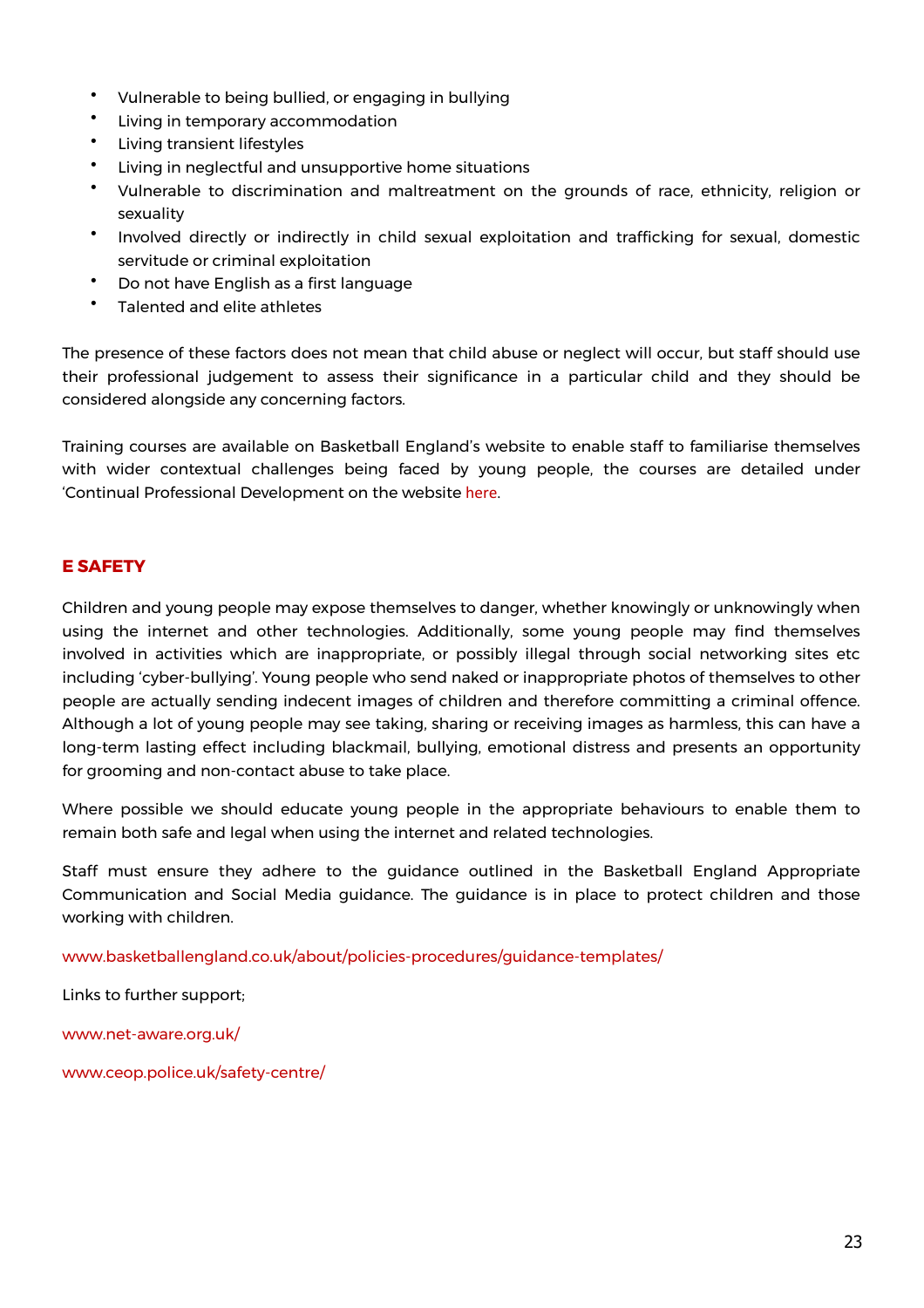# **COVID 19 – CONSIDERATIONS 2021/22**

The Covid-19 pandemic has presented new issues and some heightened risks for Children, Young People and Adults at Risk but our safeguarding principles remain broadly the same.

- The best interests of children must always continue to come first
- All staff and volunteers must be familiar with the process of how to respond to concerns
- If anyone has a safeguarding concern about a child or adult at risk, they must continue to act and act immediately
- If anyone has a concern about a staff member or volunteer who may pose a safeguarding risk to children, they must continue to follow the Safeguarding Policy and report concerns immediately.
- Safe recruitment processes must be maintained in all settings to ensure unsuitable people are not able to access roles in Basketball, even if a Basketball England license is not being applied for.

In order to be proactive in our response to the effects of Covid-19 we should;

- Ensure we promote support services such as Childline, NSPCC, Mental Health support services, Ann Craft Trust and where possible share advice for keeping safe online.
- Ensure all staff and volunteers have up to date Safeguarding training, even if they are not licensing with Basketball England.
- All organisations must ensure that records are up to date. Parents and carers should be asked if there have been any changes regarding their child's welfare, health and wellbeing during any period of absence from the sport.
- Provide support where possible to low income families whose income may have been negatively affected by the economic uncertainty.
- Where organisations are aware of vulnerable children within their membership, they should continue to work with educational providers, local authorities, safeguarding leads and other welfare providers when required to do so.
- Ensure if using online platforms for training or coaching, these are safe environments for all concerned. More advice is available via the Safeguarding Team.

The Safeguarding team are on hand to provide support and advice Monday-Friday by contacting [safeguardingbasketball@basketballengland.co.uk](mailto:safeguardingbasketball@basketballengland.co.uk)

The team will continue to update guidance based on advice issued by the Child Protection in Sport Unit at the NSPCC, Local Authorities and the Government.

Further guidance can be found;

Covid 19 – NSPCC;

[www.nspcc.org.uk/keeping-children-safe/reporting-abuse/coronavirus-abuse-neglect-vulnerable](https://www.nspcc.org.uk/keeping-children-safe/reporting-abuse/coronavirus-abuse-neglect-vulnerable-children/)[children/](https://www.nspcc.org.uk/keeping-children-safe/reporting-abuse/coronavirus-abuse-neglect-vulnerable-children/)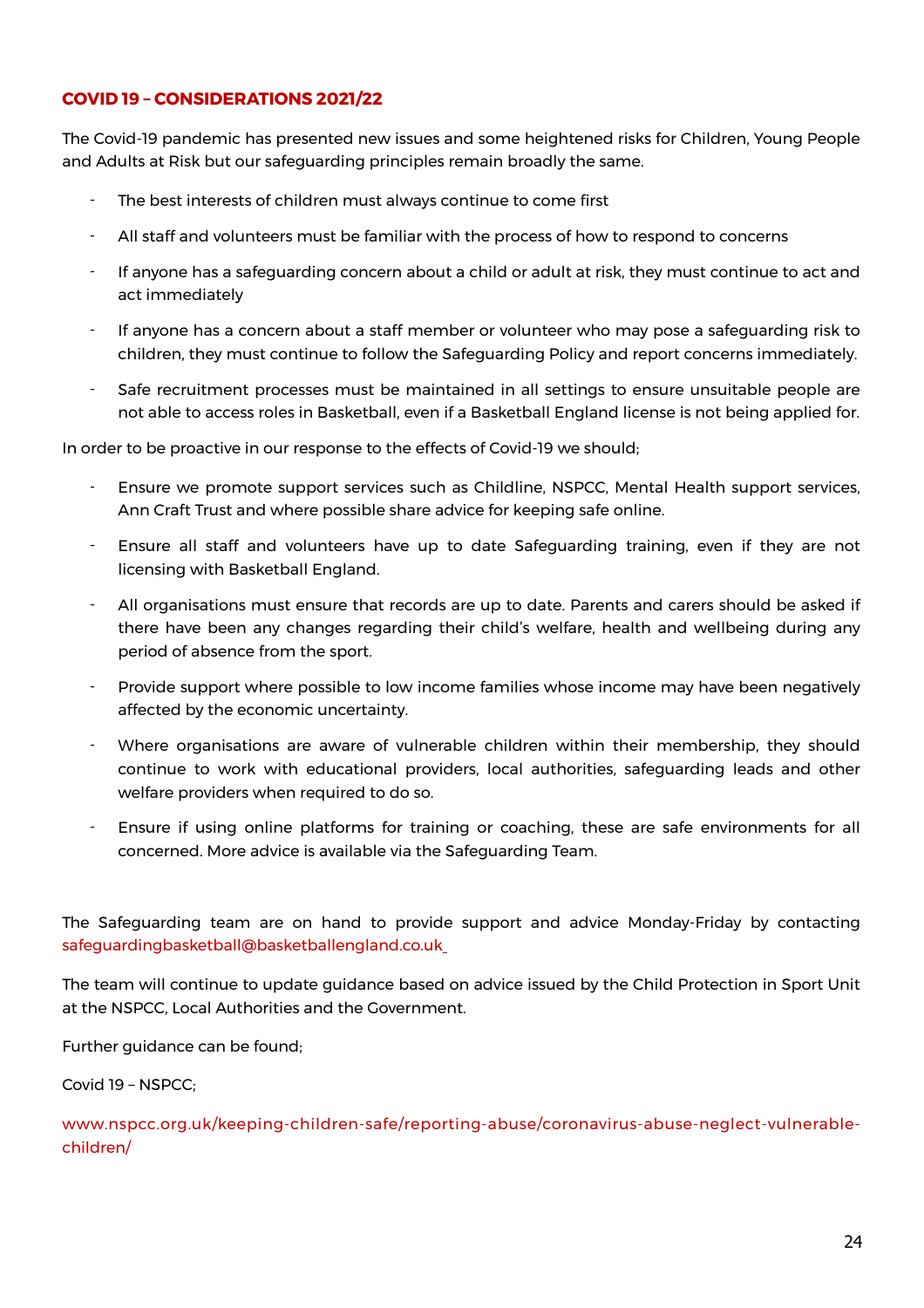# **R e p o r t I n g p r o c e d u r e s**

Two procedures are explained in this policy, one for reporting concerns in basketball and another for concerns outside of basketball. If you are unsure which applies, please contact the Basketball England Safeguarding Team for advice.

# **HOW TO RESPOND TO A CONCERN OR ALLEGATION RAISED BY A CHILD**

**If you witness or become concerned about someone's behaviour, or someone tells you they or another person is being or has been abused you should:**

- Stop and listen
- React calmly so as not to frighten or deter the child or person reporting the concern;
- Listen carefully and take what they say seriously;
- Keep the questioning to a minimum- you can ask clarifying open questions to gather important information that will assist you in assessing the immediate risk to a child. By using TED (Tell, Explain, Describe) questions you will not contaminate possible evidence;
- Tell them they are not to blame and that they are right to tell;
- Reassure them and explain you have to share what they have said. Clarify what you will do next and who you will need to share this information with. This could include the police or statutory agencies, if you are concerned about their immediate safety, or the Club Welfare Officer and Basketball England's Safeguarding Manager;
- It is not for you to decide if abuse has taken place but to report the concerns;
- Write down everything said (in their words as far as possible) and what was done accuracy and detail is important. Where appropriate, record on a body map the location of any bruises, cuts or abrasions
- Be aware that that medical or criminal evidence might be required
- If someone is talking about non-recent abuse, act at all times as if you believe what they are saying is true

Take action to immediately safeguard the child or children. This may include seeking medical attention, contacting Children's Social Care or the Police. You must contact your Club Welfare Officer, who in turn must contact Basketball England's Safeguarding Manager who will provide further advice. If they are not immediately available, then you should contact your local Children's Social Care, LADO or Police without delay. If you are concerned about the immediate safety of someone, call 999. Expert advice can also be provided by the NSPCC Helpline on 0808 800 5000. You must clarify on the incident form whether the person, or a staff member or volunteer has contacted a relevant outside agency using the Incident Report Form.

# **ACTIONS TO AVOID**

#### **The person receiving the disclosure should not:**

- panic or allow their shock to show;
- ask questions other than to clarify that you have enough information to act;
- speculate or make assumptions;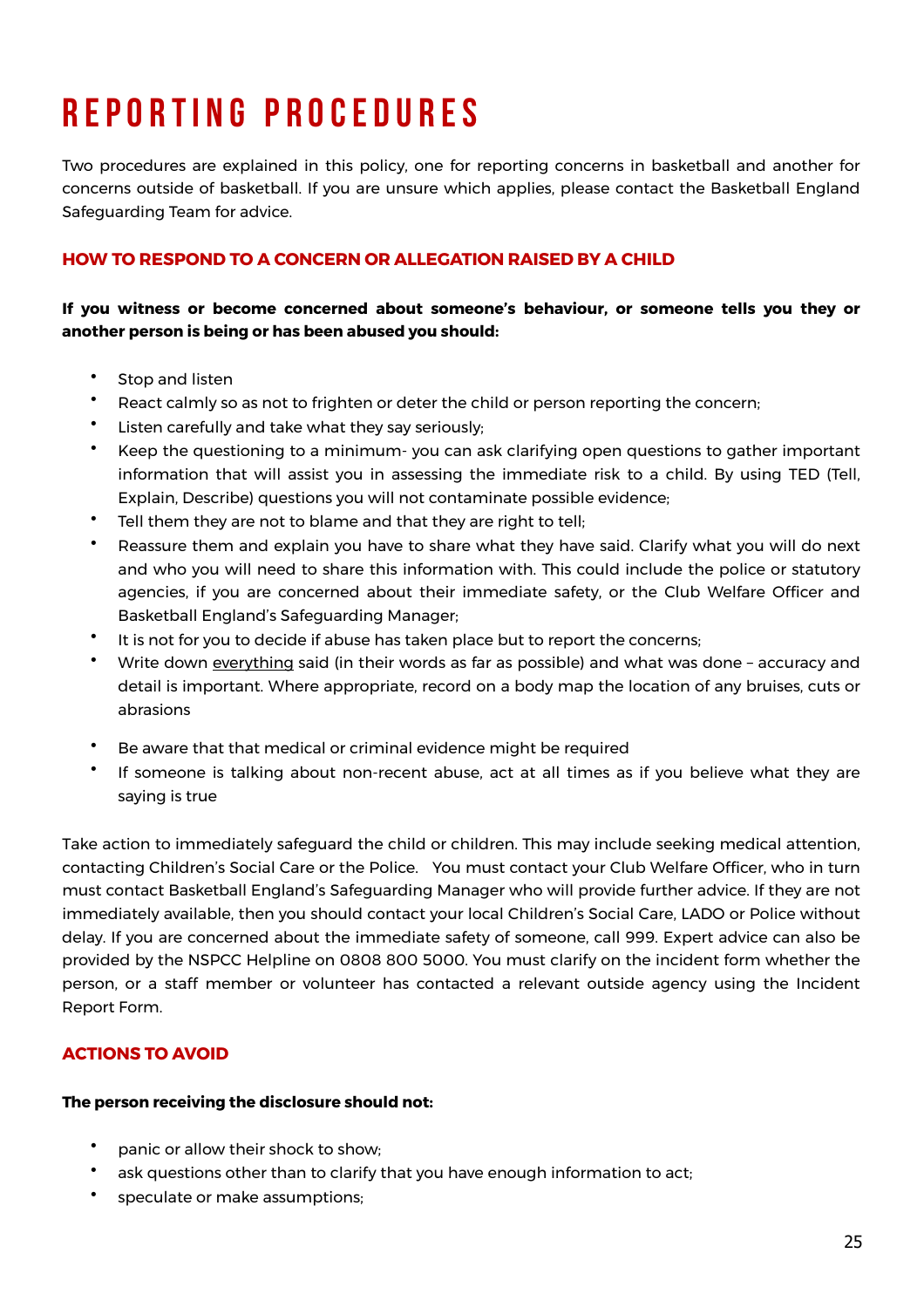- make promises or agree to keep secrets;
- make negative comments about the alleged abuser;
- approach the alleged abuser;
- discuss the allegations with anyone who does not have a need to know;
- take sole responsibility;
- delay in reporting the concerns.

It should be noted that not all young people are able to express themselves verbally. Communication difficulties may mean that it is hard for them to explain or be understood. Sometimes it is difficult to distinguish the signs of abuse from the symptoms of some disabilities or conditions, in relation to the nature of an individual's impairment. However, the welfare of the child is paramount and where there are concerns about the safety of a young person, record what has been observed in detail and follow the procedures to report these concerns.

#### **RECORDS AND INFORMATION**

Information passed to the Children's Social Care or the Police must be as helpful and comprehensive as possible, hence the necessity for making a detailed record at the time of the disclosure/concern. Ideally this information should be compiled utilising the Incident Referral Form which can be found; [www.basketballengland.co.uk/safeguarding/guidance-templates/](https://www.basketballengland.co.uk/safeguarding/guidance-templates/)

#### **Information which may be required at the referrals stage:**

#### **Young Person/Complainant**

• Name/age/gender/disabilities/ethnicity/address/details of parents/agencies already working with the family/relationship between them and the person under consideration.

#### **Person Under Consideration**

- Name/Date of Birth/gender/address/position in sport and occupation etc;
- Any other allegations/previous incidents.
- If known, it is useful to advise statutory agencies about whether the person has their own children and when the person under consideration will next be at a club/event.

#### **Primary Evidence**

- Facts from the person making the allegation including dates/times/venue/witness details;
- Records with dates, including any documents such as emails;
- Has anyone else been informed or is anyone else already involved in the investigation.

Reporting the matter to the Police or Children's Social Care department should not be delayed by attempts to obtain more information. Wherever possible, referrals telephoned to Children's Social Care should be confirmed in writing within 24 hours. A record should also be made of the name and designation of the Children's Social Care member of staff or Police officer to whom the concerns were passed, together with the time and date of the call, in case any follow up is needed.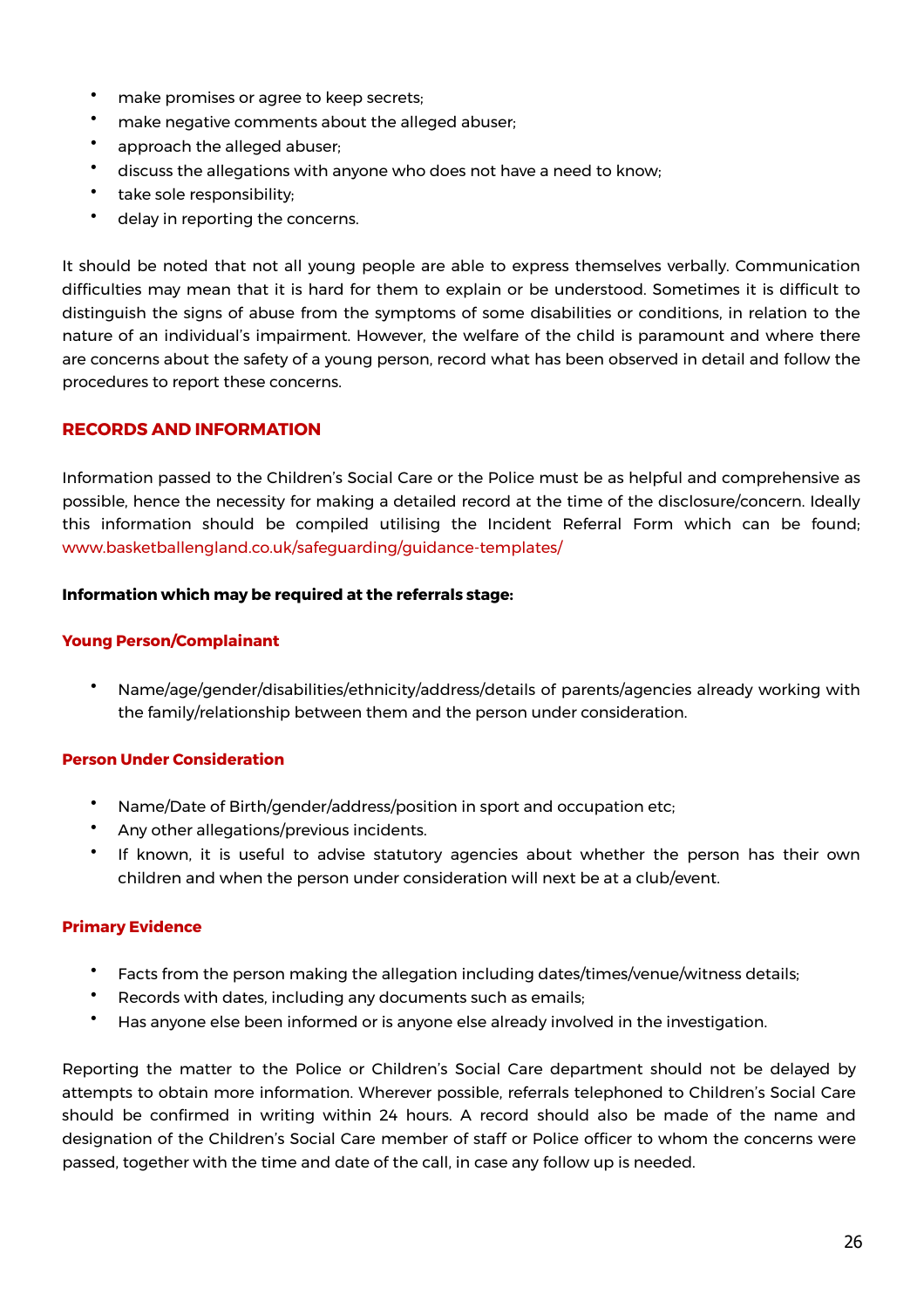A copy of this information should also be sent directly to the Basketball England Safeguarding Manager, within 24 hours and a copy should be retained by the Club Welfare Officer and stored in a secure place.

### **CONFIDENTIALITY**

Where a child is considered to be at risk of harm, consent to share concerns with appropriate agencies is not required.

It is considered good practice to discuss any actions with the parent/carer/legal guardian **but should not be done** when this may place the child at risk of further harm or there are suspicions of Fabricated Induced Illness. If in doubt contact the Safeguarding Team at Basketball England.

Information should be stored in a secure place with limited access to designated people. Every effort should be made to ensure that confidentiality is maintained with information shared on a 'need to know' basis only within organisations, in line with the 7 Golden Rules for Information Sharing; See Page 9.

### **PROCEDURES**

It is acknowledged that the suggestion that a child has/is being abused can evoke strong emotions. It can be very difficult to hear suspicions or allegations but it is important that concerns are acted on. There are different procedures set out for reporting concerns about behaviour within basketball and another for concerns outside of basketball.

It is not for you to decide if abuse has taken place but to report the concerns. It is helpful if an incident referral form is completed as this sets out the sort of information which is useful. You should be careful to report as much detail as possible but avoid hearsay or assumptions.

Basketball England's Safeguarding Team are available Monday – Friday to assist with cases at all levels.

The Basketball England Case Management Group (CMG) will decide if it is appropriate and/or possible to protect the identity of the complainant, although it should be noted that in some cases this may be apparent or necessary. If a complainant is particularly concerned about their name being disclosed this should be discussed when making the referral. Where possible, those who have provided information will be informed about the progress and conclusion of the investigation.

#### **SUSPENSION**

If a case is judged to be potentially serious poor practice, neglect or abuse, the CMG may decide to take the neutral act of temporarily suspending the individual, without prejudice pending further investigations. Following a Children's Social Care or Police investigation, Basketball England will assess the available information to decide whether the individual can be reinstated to their role in basketball. This may be a difficult decision; particularly where there is insufficient evidence for the Police to act or obtain a conviction. In such cases, the CMG must reach a decision based upon the available information which could suggest that on a balance of probability; it is more likely than not that the person poses a risk. The CMG may decide that an individual should undertake a wide range of actions including but not limited to; putting risk assessments in place for individuals, compulsory training, verbal warnings, written warnings, restrictions on member's activities, temporary or permanent suspensions from the sport.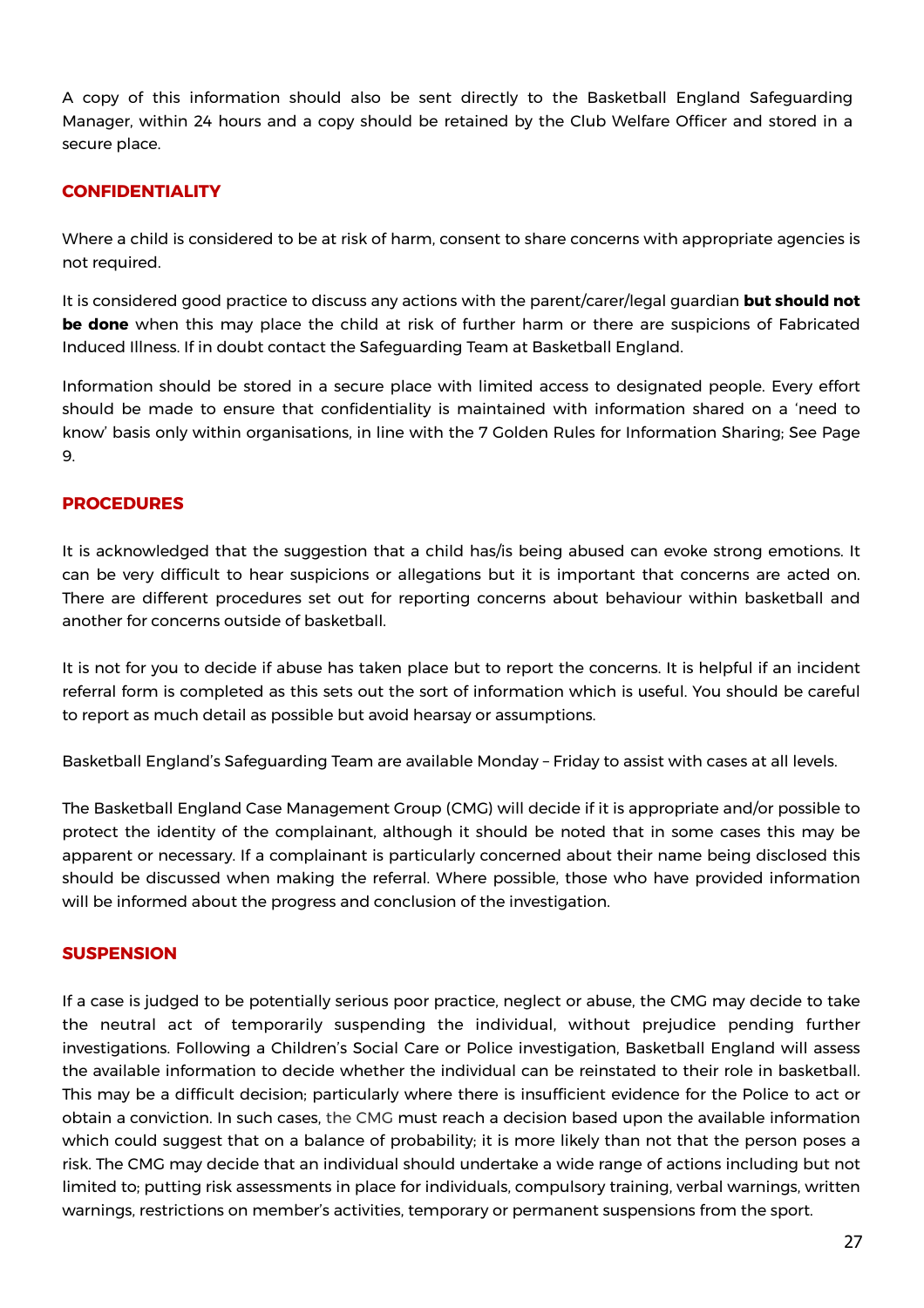# **APPEALS**

The appeals procedure is available to anyone under investigation as part of natural justice. Anyone wishing to appeal against decisions by the Basketball England Case Management Group must do so in writing, to be received by Basketball England within the specified period of the original decision being made.

Basketball England reserves the right to refer a case to Sport Resolutions for investigation, first instance hearing or appeal. In such cases, the panel will follow the Sport Resolutions National Safeguarding Panel (NSP) Procedural Rules. For the avoidance of doubt, this means that the decision of such appointed Panel shall be final and binding on the Association and the Member and shall not be subject to appeal to any Court or tribunal.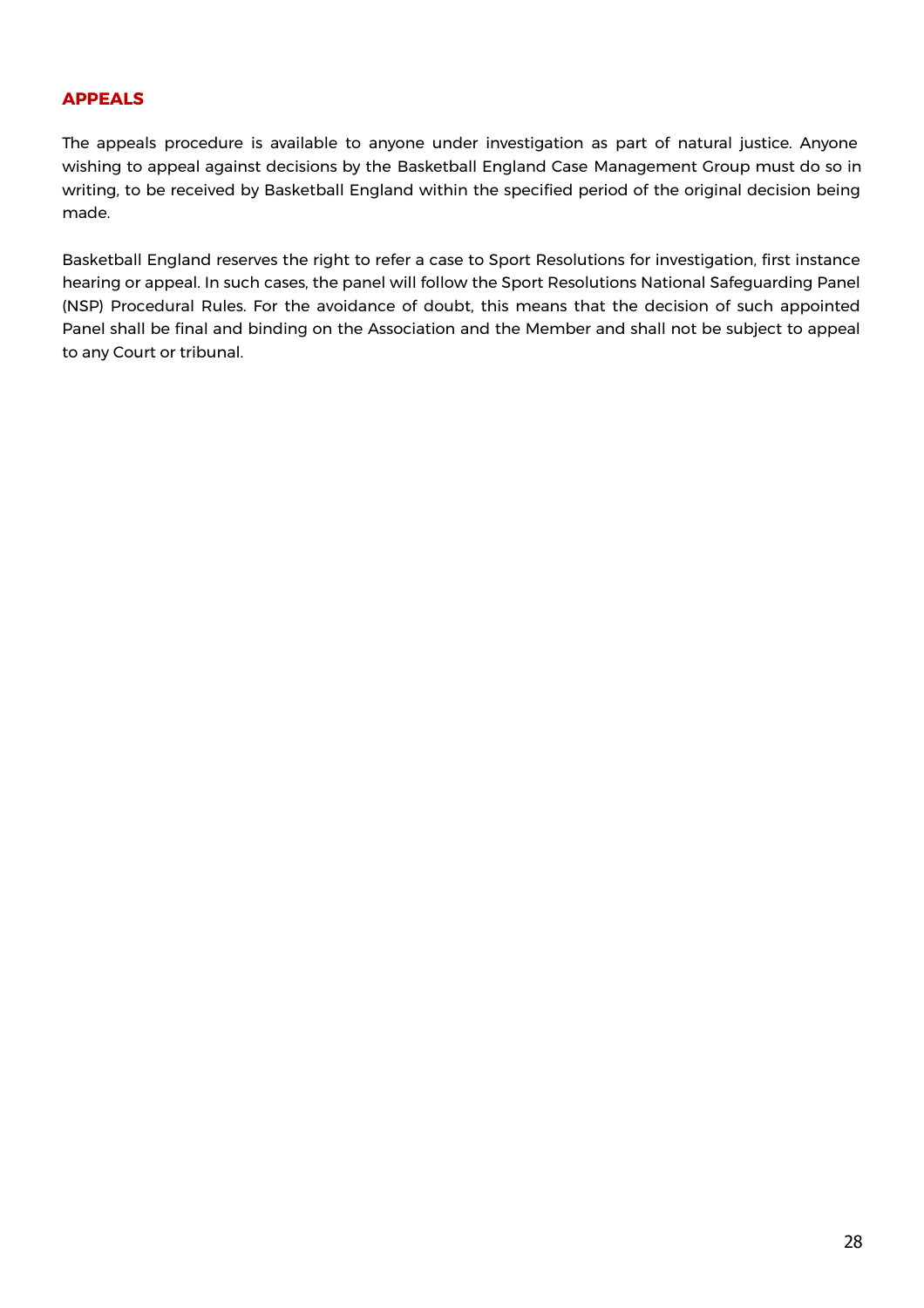# **MONITORING AND EVALUATION**

To be conducted at the close of the case to see if changes need to be made to policies/ procedures or lessons can be learnt. All involved in a case are able to offer feedback so procedures can be continually improved.

#### **SUPPORT TO DEAL WITH THE AFTERMATH**

Consideration should be given as to whether any support may be appropriate to young people and others effected such as parents and members of staff. Use of helplines, support groups and meetings will maintain an open culture and help the healing process. Thought should also be given to what support may be appropriate for the person under consideration. See the list of essential contacts for expert organisations.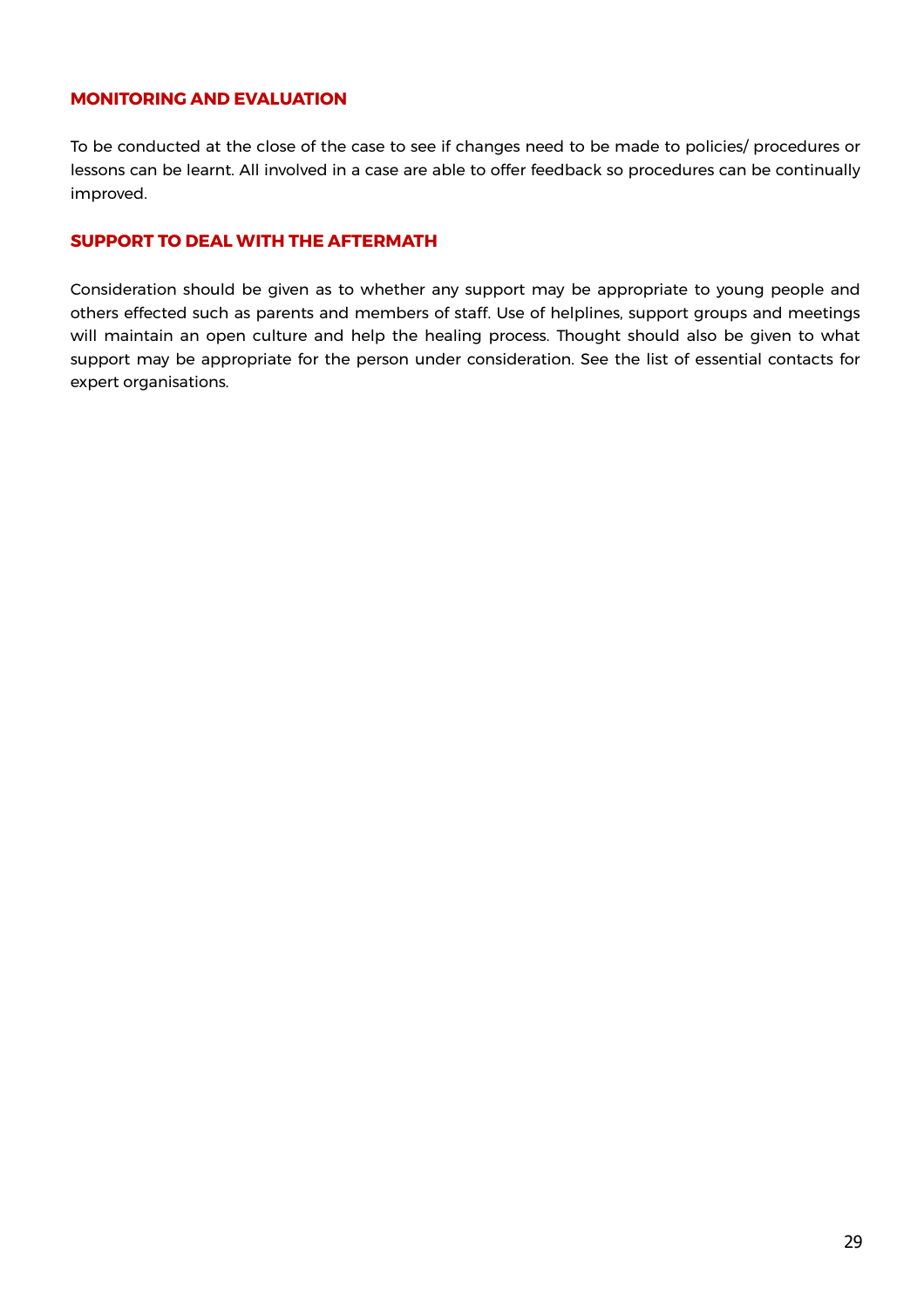# **WHAT TO DO IF YOU ARE WORRIED ABOUT THE BEHAVIOUR OF**

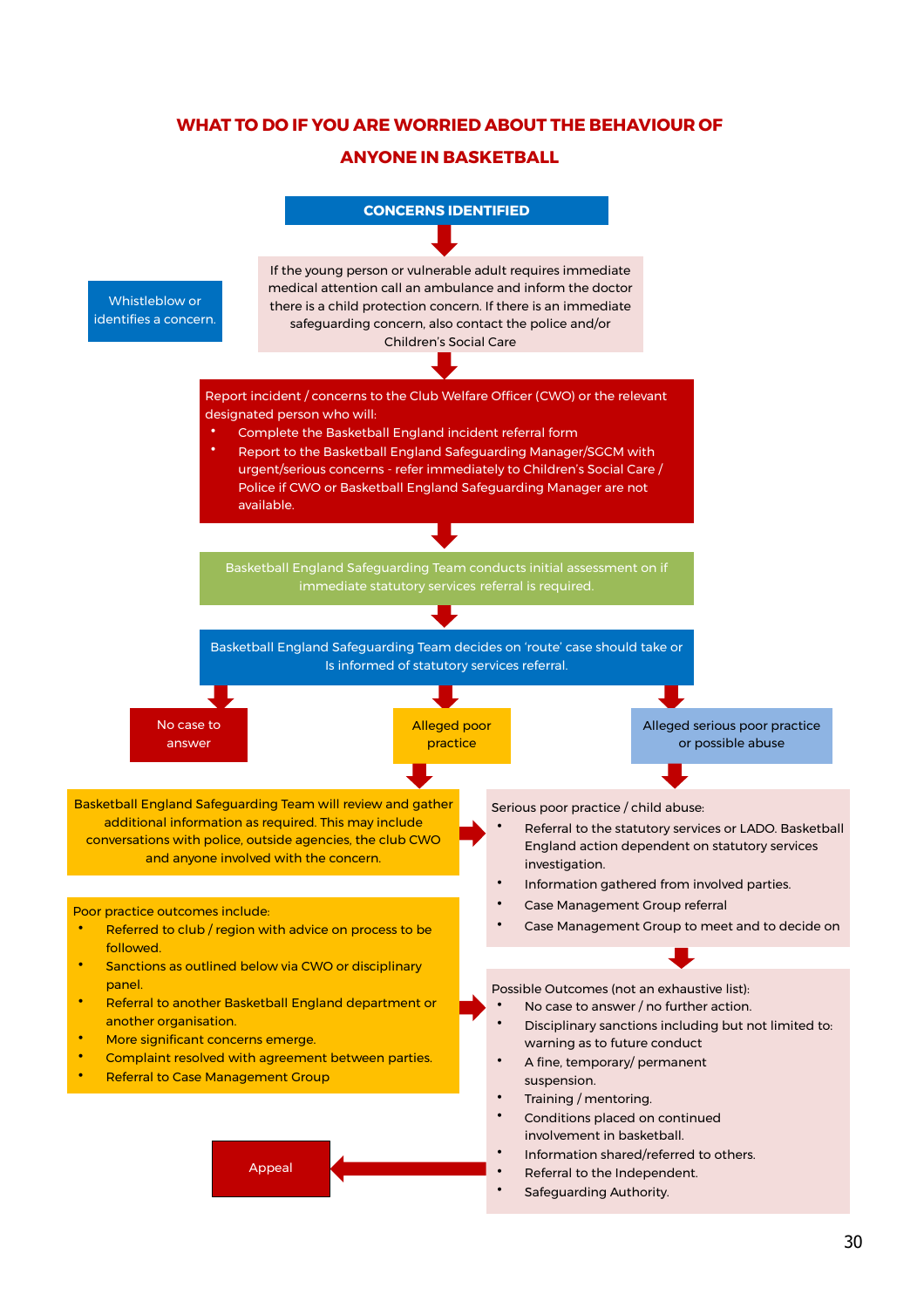# **ACTION TO TAKE REGARDING ALLEGATIONS OUTSIDE BASKETBALL**

If a young person informs you directly that he/she is being abused or describes abusive behaviour outside the basketball environment (i.e. at home or some other setting outside of basketball) **or** through your own observations or through a third party you become aware of possible abuse outside the basketball environment you must **react immediately**.

- If you have an immediate safeguarding concern such as if a crime has been committed or believe a child to be at risk of immediate harm, contact the Police and/or Children's Social Care.
- Ensure the safety of the young person if they need immediate medical treatment, take them to hospital or call an ambulance, inform doctors of concerns and ensure they are aware it is a child protection issue;
- If possible, contact the Club Welfare Officer or Basketball England's Safeguarding Manager immediately who will follow the reporting procedures detailed below. If **unavailable or cannot be contacted**, to avoid delay the person that has concerns should follow the procedures.

#### **REPORTING PROCEDURES**

- Seek advice immediately from the local Children's Social Care or the police who will advise on the action to be taken, including advice on discussing with parents. Expert advice can also be provided by the NSPCC Helpline on 0808 800 5000 or Childline on 0800 1111;
- Make a full and factual record of events utilising the Incident Referral Form and forward a copy of the recorded information, as directed by the Children's Social Care and/or Police, and also to the Basketball England Safeguarding Manager. If not already involved, contact the Club Welfare Officer as soon as immediately.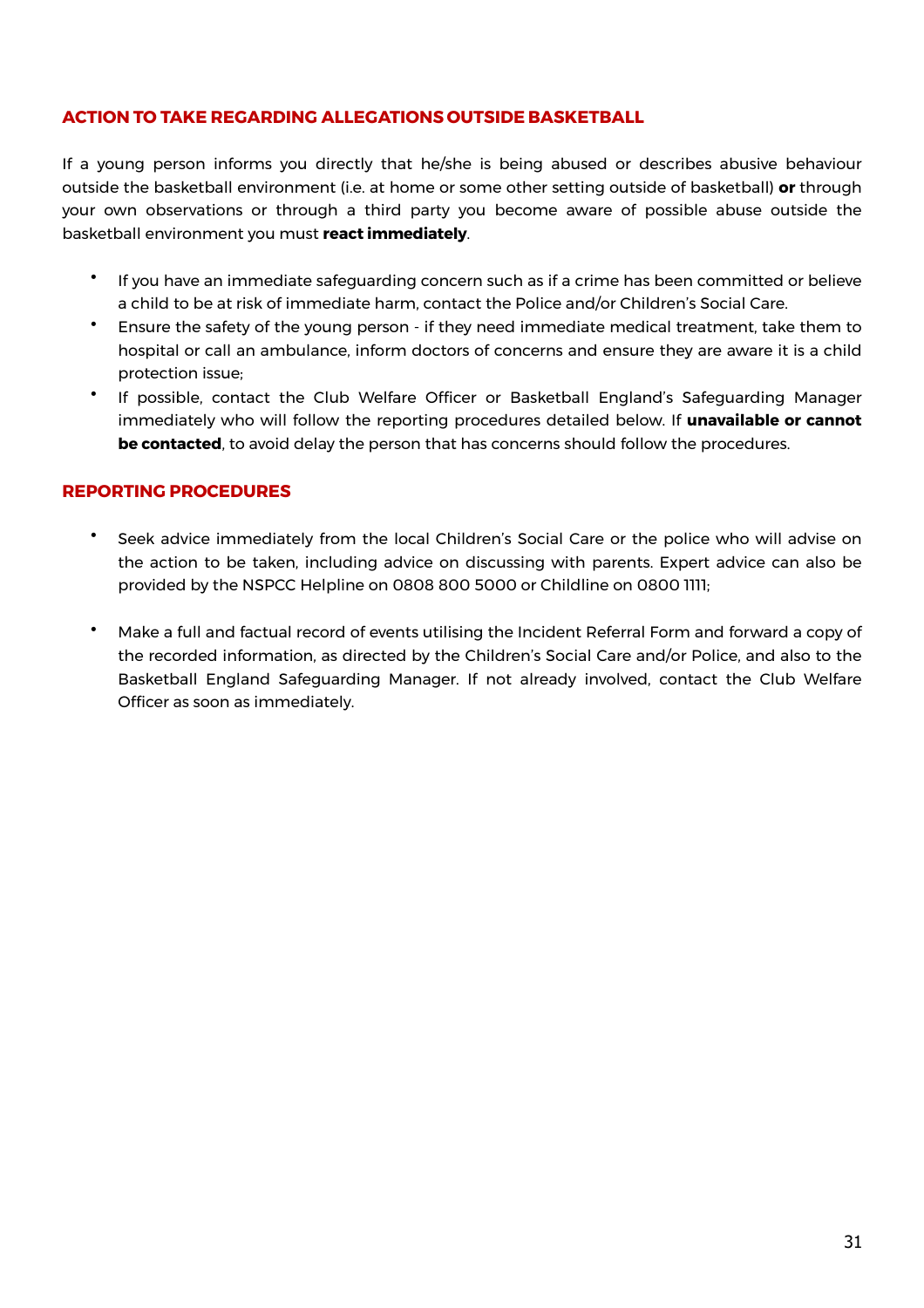# **WHAT TO DO IF YOU ARE WORRIED THAT A CHILD IS BEING ABUSED OUTSIDE OF THE BASKETBALL ENVIRONMENT**

#### **(BUT CONCERN IS IDENTIFIED THROUGH THE CHILD'S INVOLVEMENTIN BASKETBALL)**

Concern identified that a young person may be being abused outside of basketball If there is an immediate safeguarding concern, contact the police and/or Children's Social Care. If the young person or vulnerable adult requires immediate medical attention call an ambulance and inform the doctor there is a child protection concern. Report your concerns to your Club Welfare Officer or Basketball England's Safeguarding Team if they are immediately available for them to contact Children's Social Care or the Police to avoid delay. If either your Club Welfare Officer or Basketball England's Safeguarding Team are not immediately available, contact Children's Social Care or the Police to avoid delay. Make a record of anything the young person has said and/or what has been observed, if possible with dates and times.  $\blacktriangledown$ Discuss with Children's Social Care / the Police whether it is appropriate to discuss the matter with the person's parents. If the Club Welfare Officer or Basketball England's Safeguarding Manager are not already aware, inform them of your actions. Every effort should be made to ensure that confidentiality is maintained for all concerned. Information should be handled and disseminated on a 'need to know basis' only.Complete a report form and send it to Children's Social Care/Police within 48 hours. Send a copy to Basketball England's Safeguarding Team.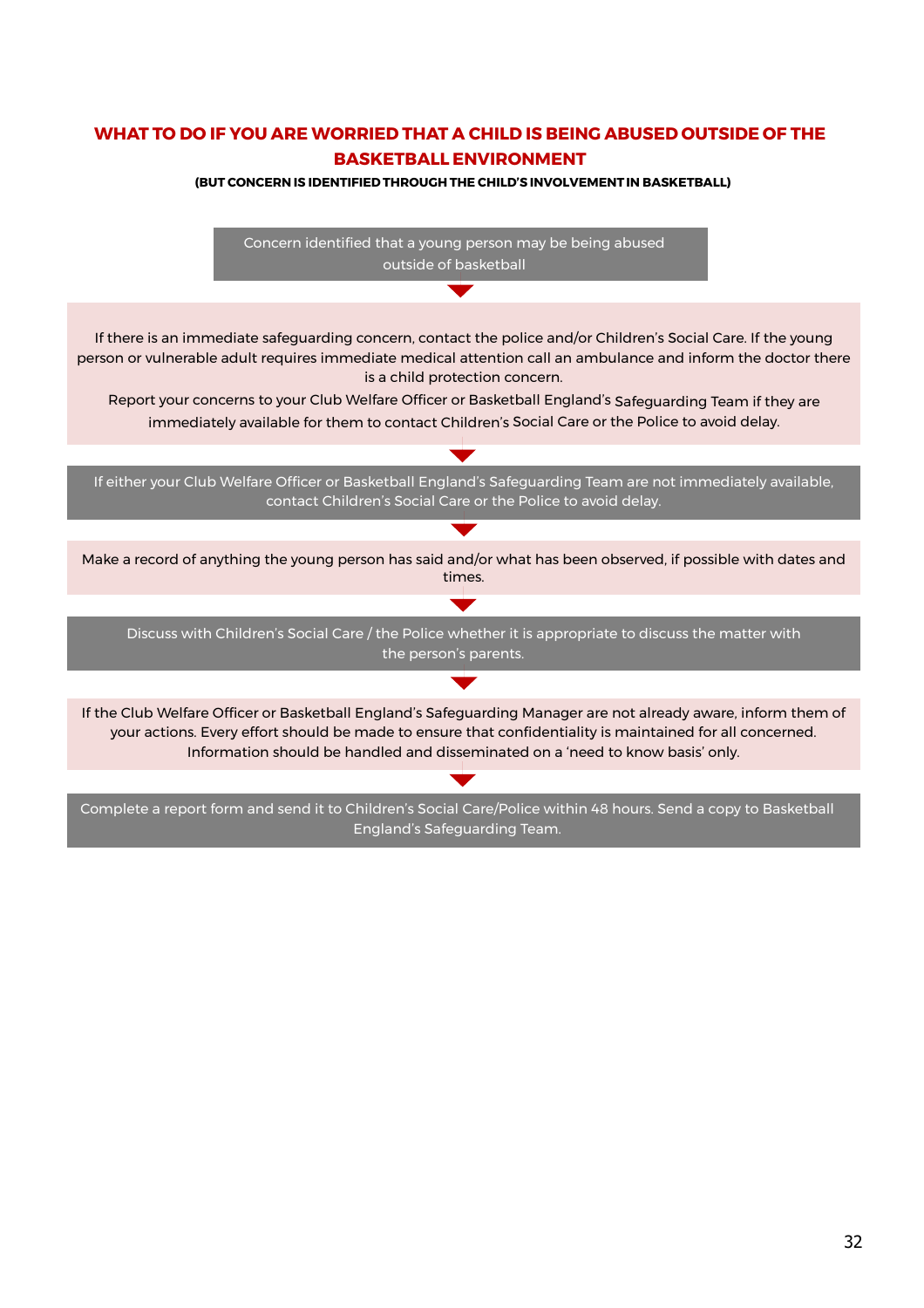# **ROLES, RESPONSIBILITIES AND DEFINITIONS**

It is never easy to respond to a child who tells you that they are being abused and you may feel upset and worried yourself.

Where serious concerns exist over an individual's contact with children or a Police investigation is being conducted, 'Strategy meetings' may be held. Membership of this might include the Police, Children's Social Care, a Local Authority Designated Officer (LADO), health workers and the person's employers. If the allegations of abuse involve basketball or someone who could have contact with young people through basketball, it is possible that Basketball England would be invited to attend.

# **CLUB WELFARE OFFICERS**

The Club Welfare Officer is the person appointed at club level and provides the essential point of contact for welfare within the club. A Club Welfare Officer should be selected for their skills and knowledge, such as being able to handle matters of a safeguarding nature in an appropriate and confidential manner. They should be approachable for any concerns regarding safeguarding to be reported and be appropriately supported by other members of the club.

Along with the club committee, the Club Welfare Officer should ensure that the club is adopting and implementing good safeguarding practices. Clubs are advised to ideally have two Club Welfare Officers, with at least one not holding a coaching position or being related to a coach at the club. More information on Club Welfare Officers can be found [here](https://www.basketballengland.co.uk/media/14566/club-welfare-officer-july-2021.pdf).

#### **BASKETBALL ENGLAND'S SAFEGUARDING MANAGER**

Every sports organisation should designate a person to promote the welfare of children within the sport. The role includes managing the DBS (DBS) process, co-ordinating the dissemination of relevant policy, procedures & resources as well as supporting Club Welfare Officers in their roles.

The Safeguarding Manager also provides support for the Case Management Group as well as managing cases of poor practice/abuse within the sport. This includes being the central point of contact for enquiries such as from the complainants, LADO, Children's Social Care and the Police.

#### **BASKETBALL ENGLAND CASE MANAGEMENT GROUP**

The purpose of the Case Management Group is to ensure decisions relating to safeguarding children are reached following a fair, open and transparent process. The group comprises a minimum of three people, with the exact membership determined by the nature of the case and availability of members. The group may call upon whatever professional input they feel is required.

# **STATUTORY AGENCIES**

Children's Social Care (previously known as the Social Services) have a duty to ensure the welfare of children and a legal responsibility to make enquiries where a child in their area is considered to be at risk of, or actually suffering from, significant harm. Where an allegation relates to a crime against a child, the Police and Children's Social Care will work together to investigate. When there is a concern surrounding a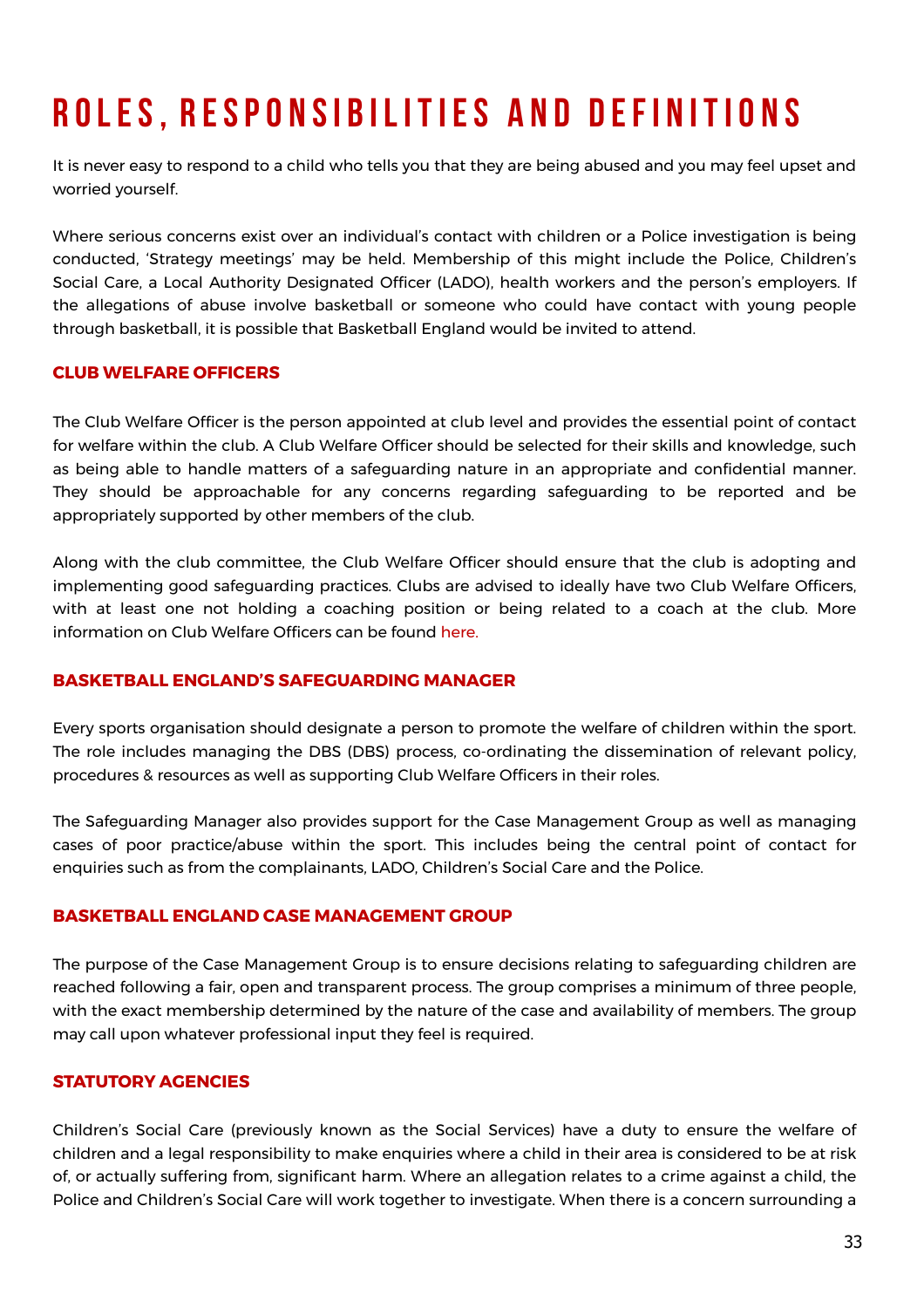person in a position of trust the LADO is involved throughout to ensure information is shared with those who need to know.

# **LOCAL AUTHORITY DESIGNATED OFFICER (LADO)**

The LADO works within Children's Services and will be involved in coordinating information sharing in cases in which it is alleged that a person who works with children (including as a volunteer) has:

- behaved in a way that has harmed, or may have harmed a child
- possibly committed a criminal offence against children, or related to a child
- behaved towards a child or children in a way that indicates s/he is unsuitable to work with children.

Ideally their contact details should be recorded within the clubs child protection policy and procedures to ensure they are accessible to all club members if needed. Where someone has concerns relating to anyone who holds a position of trust or responsibility with young people, these should be discussed with the LADO.

# **SAFEGUARDING PARTNERS (SP)**

Following 'Working Together 2018' Local Safeguarding Children Boards (LSCBs) have been replaced by "safeguarding partners"

Under the new legislation, three safeguarding partners (local authorities, chief officers of police, and clinical commissioning groups) must make arrangements to work together with relevant agencies (as they consider appropriate) to safeguard and protect the welfare of children in the area.

The geographical footprint for the new arrangements is based on local authority areas. Every local authority, clinical commissioning group and police force must be covered by a local safeguarding arrangement.

- The 3 safeguarding partners should agree on ways to co-ordinate their safeguarding services; act as a strategic leadership group in supporting and engaging others; and implement local and national learning including from serious child safeguarding incidents.
- To fulfil this role, the three safeguarding partners must set out how they will work together and with any relevant agencies.
- All 3 safeguarding partners have equal and joint responsibility for local safeguarding arrangements.

# **ALLEGATIONS OF NON-RECENT ABUSE**

Allegations of abuse may be made some time after the event (e.g. by an adult who was abused as a young person but felt unable to say anything at the time). Where such an allegation is made, the club must follow the reporting procedures because other children, either within or outside sport, may still be at risk from the person under consideration.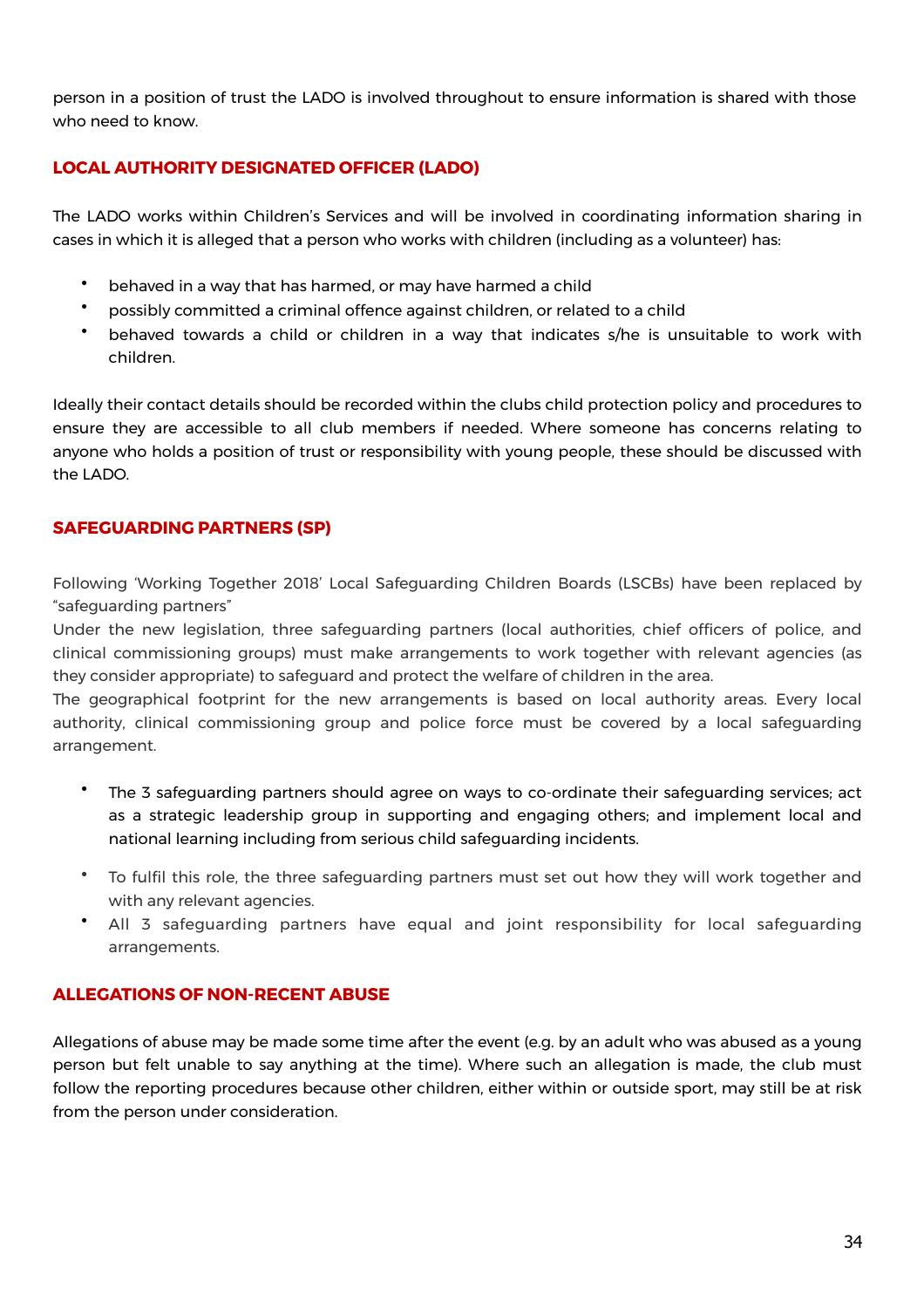#### **BASKETBALL IN SCHOOLS**

When delivering activities in a school or directly under the supervision/management of school staff, the school's arrangements for child protection will apply. You must inform the designated teacher or person for that school, who will follow the Local Safeguarding Children Board (LSCB) procedures. You should also ensure that you inform your Club Welfare Officer who will need to make the Basketball England Safeguarding Team aware of the situation.

#### **THE SUBJECT OF ALLEGATIONS OUTSIDE BASKETBALL**

If a person with a role in basketball is the subject of relevant allegations outside of the basketball environment, for example through their job as a teacher, Basketball England may still be informed by the statutory services even if the allegations do not directly involve basketball. This is to ensure that the welfare of young people remains the paramount concern. An individual may be suspended from their role in basketball whilst the investigation is conducted – this should be seen as a neutral act to protect all involved.

#### **USEFUL DEFINITIONS/GUIDANCE**

**Child/Young Person:** refers to anyone under 18 years of age.

**Adult at Risk:** this is difficult to define briefly but a person over 18 years of age who because of mental or other disability, age or illness; may be unable to take care of themselves, or unable to protect themselves against significant harm or exploitation.

**Staff:** any person acting in an official role for a club/organisation whether this is paid or voluntary.

**Complainant:** The person/child/young person potentially being abused

**Person under Consideration:** The person who is alleged to have breached a policy/rules

**Child Abuse:** Child abuse is any form of mistreatment or lack of care that leads to injury or harm of a person under 18 years of age**.** Abuse can happen to a child regardless of their age, gender, race or ability. Abusers can be adults (male or female) and other young people, and are usually known to and trusted by the child and family. There are four main types of child abuse: physical**,** sexual**,** emotional and neglect.